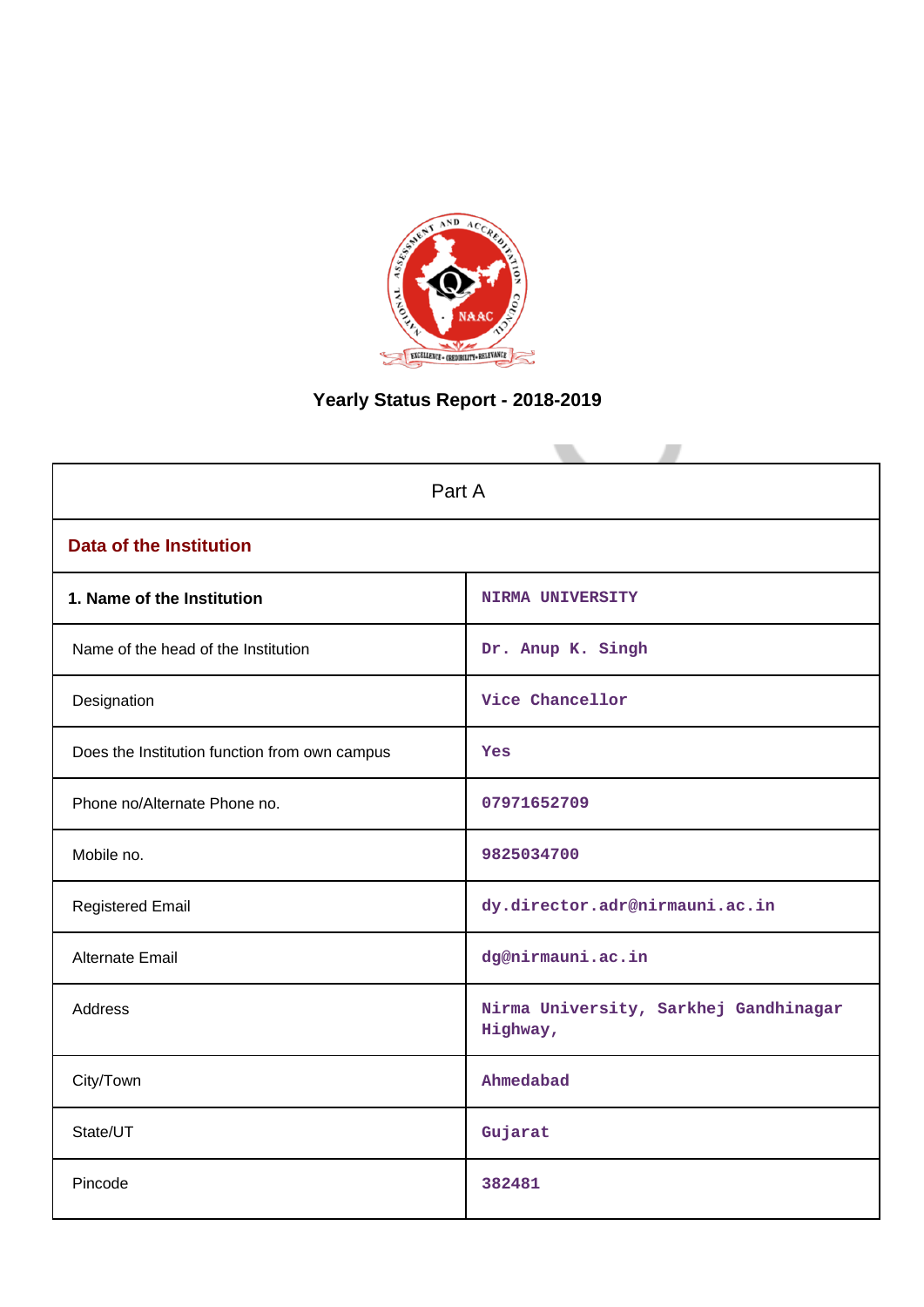| 2. Institutional Status          |                                                              |             |                                                                                |                                    |                   |  |
|----------------------------------|--------------------------------------------------------------|-------------|--------------------------------------------------------------------------------|------------------------------------|-------------------|--|
| University                       |                                                              |             | Private                                                                        |                                    |                   |  |
| Type of Institution              |                                                              |             | Co-education                                                                   |                                    |                   |  |
| Location                         |                                                              |             | Urban                                                                          |                                    |                   |  |
| <b>Financial Status</b>          |                                                              |             | private                                                                        |                                    |                   |  |
|                                  | Name of the IQAC co-ordinator/Director                       |             |                                                                                | Dr. Tejal Mehta/ Dr. Anup K. Singh |                   |  |
| Phone no/Alternate Phone no.     |                                                              |             | 07971652669                                                                    |                                    |                   |  |
| Mobile no.                       |                                                              |             | 9879357584                                                                     |                                    |                   |  |
| <b>Registered Email</b>          |                                                              |             |                                                                                | dy.director.adr@nirmauni.ac.in     |                   |  |
| <b>Alternate Email</b>           |                                                              |             | dg@nirmauni.ac.in                                                              |                                    |                   |  |
| 3. Website Address               |                                                              |             |                                                                                |                                    |                   |  |
|                                  | Web-link of the AQAR: (Previous Academic Year)               |             | https://nirmauni.ac.in/about/the-nirma-<br>university/accreditations-rankings/ |                                    |                   |  |
| the year                         | 4. Whether Academic Calendar prepared during                 |             | Yes                                                                            |                                    |                   |  |
| Weblink:                         | if yes, whether it is uploaded in the institutional website: |             | https://nirmauni.ac.in/students-<br>parents/services/academic-calendar/        |                                    |                   |  |
| <b>5. Accrediation Details</b>   |                                                              |             |                                                                                |                                    |                   |  |
| Cycle                            | Grade                                                        | <b>CGPA</b> | Year of                                                                        | Validity                           |                   |  |
|                                  |                                                              |             | Accrediation                                                                   | Period From                        | Period To         |  |
| 1                                | в                                                            | 2.93        | 2010                                                                           | 28-Mar-2010                        | $27 - Mar - 2015$ |  |
| 2                                | A                                                            | 3.18        | 2015                                                                           | 15-Nov-2015                        | 15-Nov-2020       |  |
| 6. Date of Establishment of IQAC |                                                              |             | 24-Sep-2009                                                                    |                                    |                   |  |
|                                  | 7. Internal Quality Assurance System                         |             |                                                                                |                                    |                   |  |

| Quality initiatives by IQAC during the year for promoting quality culture |                 |                                       |  |  |  |  |  |
|---------------------------------------------------------------------------|-----------------|---------------------------------------|--|--|--|--|--|
| Item / Title of the quality initiative by<br>IQAC                         | Date & Duration | Number of participants/ beneficiaries |  |  |  |  |  |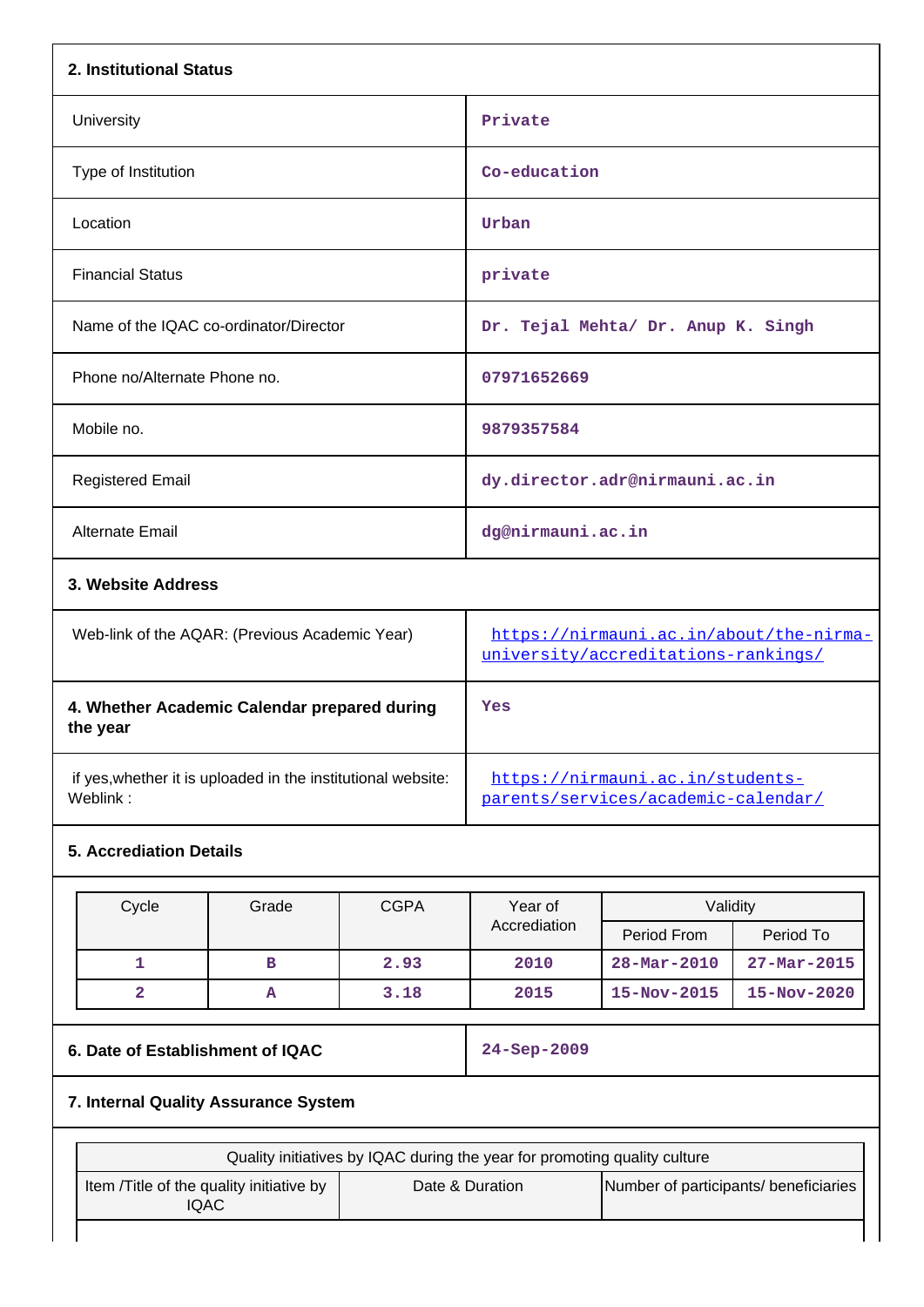| No Data Entered/Not Applicable!!!                                                                                                                                                                                                                                                                                                                    |                                   |  |                                   |                      |  |  |  |  |  |
|------------------------------------------------------------------------------------------------------------------------------------------------------------------------------------------------------------------------------------------------------------------------------------------------------------------------------------------------------|-----------------------------------|--|-----------------------------------|----------------------|--|--|--|--|--|
| View File                                                                                                                                                                                                                                                                                                                                            |                                   |  |                                   |                      |  |  |  |  |  |
| 8. Provide the list of Special Status conferred by Central/ State Government-<br>UGC/CSIR/DST/DBT/ICMR/TEQIP/World Bank/CPE of UGC etc.                                                                                                                                                                                                              |                                   |  |                                   |                      |  |  |  |  |  |
| Institution/Departmen<br>t/Faculty                                                                                                                                                                                                                                                                                                                   | Scheme                            |  | <b>Funding Agency</b>             | Amount               |  |  |  |  |  |
|                                                                                                                                                                                                                                                                                                                                                      |                                   |  | No Data Entered/Not Applicable!!! |                      |  |  |  |  |  |
|                                                                                                                                                                                                                                                                                                                                                      |                                   |  | No Files Uploaded !!!             |                      |  |  |  |  |  |
| 9. Whether composition of IQAC as per latest<br>Yes<br><b>NAAC</b> guidelines:                                                                                                                                                                                                                                                                       |                                   |  |                                   |                      |  |  |  |  |  |
| Upload latest notification of formation of IQAC                                                                                                                                                                                                                                                                                                      |                                   |  | View File                         |                      |  |  |  |  |  |
| 10. Number of IQAC meetings held during the<br>year :                                                                                                                                                                                                                                                                                                |                                   |  | 96                                |                      |  |  |  |  |  |
| The minutes of IQAC meeting and compliances to the<br>decisions have been uploaded on the institutional<br>website                                                                                                                                                                                                                                   |                                   |  | Yes                               |                      |  |  |  |  |  |
| Upload the minutes of meeting and action taken report                                                                                                                                                                                                                                                                                                |                                   |  | View File                         |                      |  |  |  |  |  |
| 11. Whether IQAC received funding from any of<br>the funding agency to support its activities<br>during the year?                                                                                                                                                                                                                                    |                                   |  | No                                |                      |  |  |  |  |  |
| 12. Significant contributions made by IQAC during the current year(maximum five bullets)                                                                                                                                                                                                                                                             |                                   |  |                                   |                      |  |  |  |  |  |
| • Facilitating accreditation/ranking related Activities • Set up of Centre for<br>Advanced Instrumentation (CAI) at Nirma University . Initiated Post Doctoral<br>Fellowship Programme . Coordinated faculty and staff<br>orientation/induction/training Programme . Initiation of internalization of<br>teaching, research and extension activities |                                   |  |                                   |                      |  |  |  |  |  |
|                                                                                                                                                                                                                                                                                                                                                      | No Files Uploaded !!!             |  |                                   |                      |  |  |  |  |  |
| 13. Plan of action chalked out by the IQAC in the beginning of the academic year towards Quality<br>Enhancement and outcome achieved by the end of the academic year                                                                                                                                                                                 |                                   |  |                                   |                      |  |  |  |  |  |
|                                                                                                                                                                                                                                                                                                                                                      | Plan of Action                    |  |                                   | Achivements/Outcomes |  |  |  |  |  |
|                                                                                                                                                                                                                                                                                                                                                      | No Data Entered/Not Applicable!!! |  |                                   |                      |  |  |  |  |  |
|                                                                                                                                                                                                                                                                                                                                                      |                                   |  | View File                         |                      |  |  |  |  |  |
|                                                                                                                                                                                                                                                                                                                                                      |                                   |  |                                   |                      |  |  |  |  |  |
|                                                                                                                                                                                                                                                                                                                                                      |                                   |  |                                   |                      |  |  |  |  |  |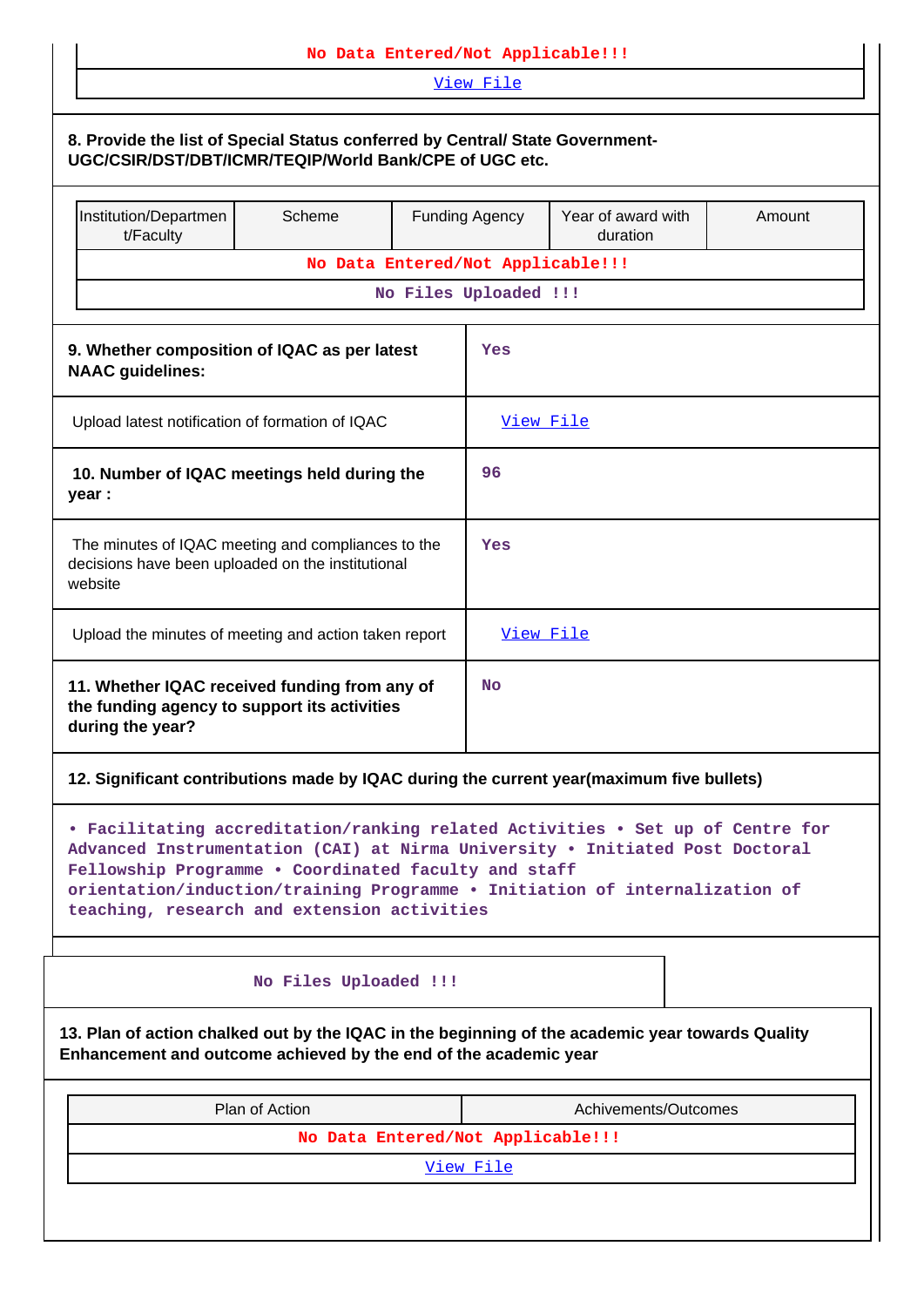**14. Whether AQAR was placed before statutory body ?**

| Name of Statutory Body<br>IQAC University level                                                                      | <b>Meeting Date</b><br>$26 - Dec - 2019$                                                                                                                                                      |
|----------------------------------------------------------------------------------------------------------------------|-----------------------------------------------------------------------------------------------------------------------------------------------------------------------------------------------|
| 15. Whether NAAC/or any other accredited<br>body(s) visited IQAC or interacted with it to<br>assess the functioning? | N <sub>O</sub>                                                                                                                                                                                |
| 16. Whether institutional data submitted to<br>AISHE:                                                                | Yes                                                                                                                                                                                           |
| Year of Submission                                                                                                   | 2018                                                                                                                                                                                          |
| Date of Submission                                                                                                   | $12 - Dec - 2018$                                                                                                                                                                             |
| 17. Does the Institution have Management<br><b>Information System?</b>                                               | Yes                                                                                                                                                                                           |
| If yes, give a brief descripiton and a list of modules<br>currently operational (maximum 500 words)                  | Nirma University has an MIS system<br>since its inception. The modules<br>functional under the MIS are as below:<br>1. Admission Module 2. Academic Module<br>3. Accounts Module 4. HR Module |

Part B

| <b>CRITERION I - CURRICULAR ASPECTS</b>                                                                                |                                                                    |  |                          |  |                  |                       |  |  |
|------------------------------------------------------------------------------------------------------------------------|--------------------------------------------------------------------|--|--------------------------|--|------------------|-----------------------|--|--|
|                                                                                                                        | 1.1 - Curriculum Design and Development                            |  |                          |  |                  |                       |  |  |
| 1.1.1 – Programmes for which syllabus revision was carried out during the Academic year                                |                                                                    |  |                          |  |                  |                       |  |  |
| Programme Specialization<br>Date of Revision<br>Name of Programme<br>Programme Code                                    |                                                                    |  |                          |  |                  |                       |  |  |
| No Data Entered/Not Applicable !!!                                                                                     |                                                                    |  |                          |  |                  |                       |  |  |
|                                                                                                                        |                                                                    |  | View File                |  |                  |                       |  |  |
| 1.1.2 - Programmes/ courses focussed on employability/ entrepreneurship/ skill development during the Academic<br>year |                                                                    |  |                          |  |                  |                       |  |  |
| Programme with<br>Code                                                                                                 | Programme<br>Specialization                                        |  | Date of Introduction     |  | Course with Code | Date of Introduction  |  |  |
|                                                                                                                        | No Data Entered/Not Applicable !!!                                 |  |                          |  |                  |                       |  |  |
|                                                                                                                        |                                                                    |  | View File                |  |                  |                       |  |  |
| 1.2 - Academic Flexibility                                                                                             |                                                                    |  |                          |  |                  |                       |  |  |
|                                                                                                                        | 1.2.1 – New programmes/courses introduced during the Academic year |  |                          |  |                  |                       |  |  |
| Programme/Course                                                                                                       |                                                                    |  | Programme Specialization |  |                  | Dates of Introduction |  |  |
|                                                                                                                        | No Data Entered/Not Applicable !!!                                 |  |                          |  |                  |                       |  |  |
|                                                                                                                        |                                                                    |  | View File                |  |                  |                       |  |  |
|                                                                                                                        |                                                                    |  |                          |  |                  |                       |  |  |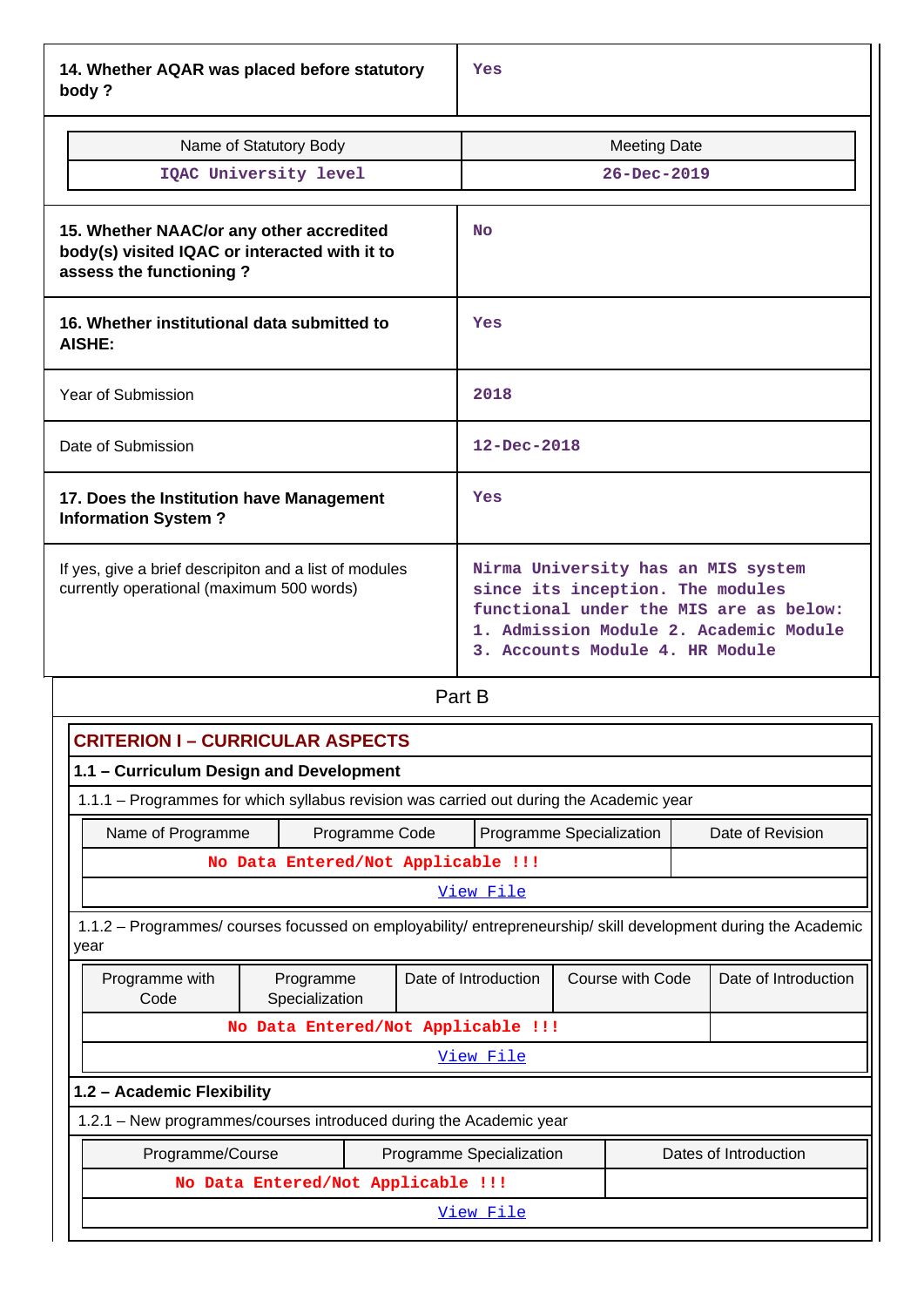1.2.2 – Programmes in which Choice Based Credit System (CBCS)/Elective Course System implemented at the University level during the Academic year.

| Name of programmes adopting<br><b>CBCS</b> | Programme Specialization      | Date of implementation of<br><b>CBCS/Elective Course System</b> |
|--------------------------------------------|-------------------------------|-----------------------------------------------------------------|
| <b>BCom</b>                                | Commerce                      | 01/07/2018                                                      |
| <b>BTech</b>                               | Engineering                   | 12/07/2018                                                      |
| <b>BPharm</b>                              | Pharmacy                      | 02/01/2019                                                      |
| Integrated(UG)                             | Law $(B.A. LLB)$              | 02/01/2019                                                      |
| Integrated(UG)                             | Law (B.B.A., LL.B.<br>(Hons.) | 02/01/2019                                                      |
| LLM                                        | Law                           | 02/01/2019                                                      |

#### **1.3 – Curriculum Enrichment**

1.3.1 – Value-added courses imparting transferable and life skills offered during the year

|                                    | Value Added Courses                                              | Date of Introduction     | <b>Number of Students Enrolled</b>                           |  |  |  |  |  |  |
|------------------------------------|------------------------------------------------------------------|--------------------------|--------------------------------------------------------------|--|--|--|--|--|--|
| No Data Entered/Not Applicable !!! |                                                                  |                          |                                                              |  |  |  |  |  |  |
|                                    | View File                                                        |                          |                                                              |  |  |  |  |  |  |
|                                    | 1.3.2 - Field Projects / Internships under taken during the year |                          |                                                              |  |  |  |  |  |  |
|                                    | Project/Programme Title                                          | Programme Specialization | No. of students enrolled for Field<br>Projects / Internships |  |  |  |  |  |  |

# **No Data Entered/Not Applicable !!!**

#### [View File](https://assessmentonline.naac.gov.in/public/Postacc/Projects_undertaken/2997_Projects_undertaken_1582008158.xlsx)

#### **1.4 – Feedback System**

1.4.1 – Whether structured feedback received from all the stakeholders.

| Students  | Yes |
|-----------|-----|
| Teachers  | Yes |
| Employers | Yes |
| Alumni    | Yes |
| Parents   | Yes |

 1.4.2 – How the feedback obtained is being analyzed and utilized for overall development of the institution? (maximum 500 words)

Feedback Obtained

**Feedback is obtained at the end of each term / semester for each course offered during the term/semester. In the feedback form designed, students give their feedback on the course and the faculty. Each faculty is then given their feedback results and as and when required, the director may call upon concerned faculties and try to resolve the issues. The main objective of seeking students' feedback on teaching at the Institute is to assist faculty members in monitoring and improving their effectiveness as teachers. The information is used as one of the means for assessing teaching effectiveness for decisions regarding merit, tenure and promotion, and to provide information that may be used to support exceptional teachers nominated for teaching awards. There are regular class visits for observing the overall delivery of lectures in classroom. In the said respect a pre and post observation meeting is conducted. A pre observation meeting is conducted to discuss the aspects to be monitored / observed during the visit. A post observation meeting is conducted to discuss**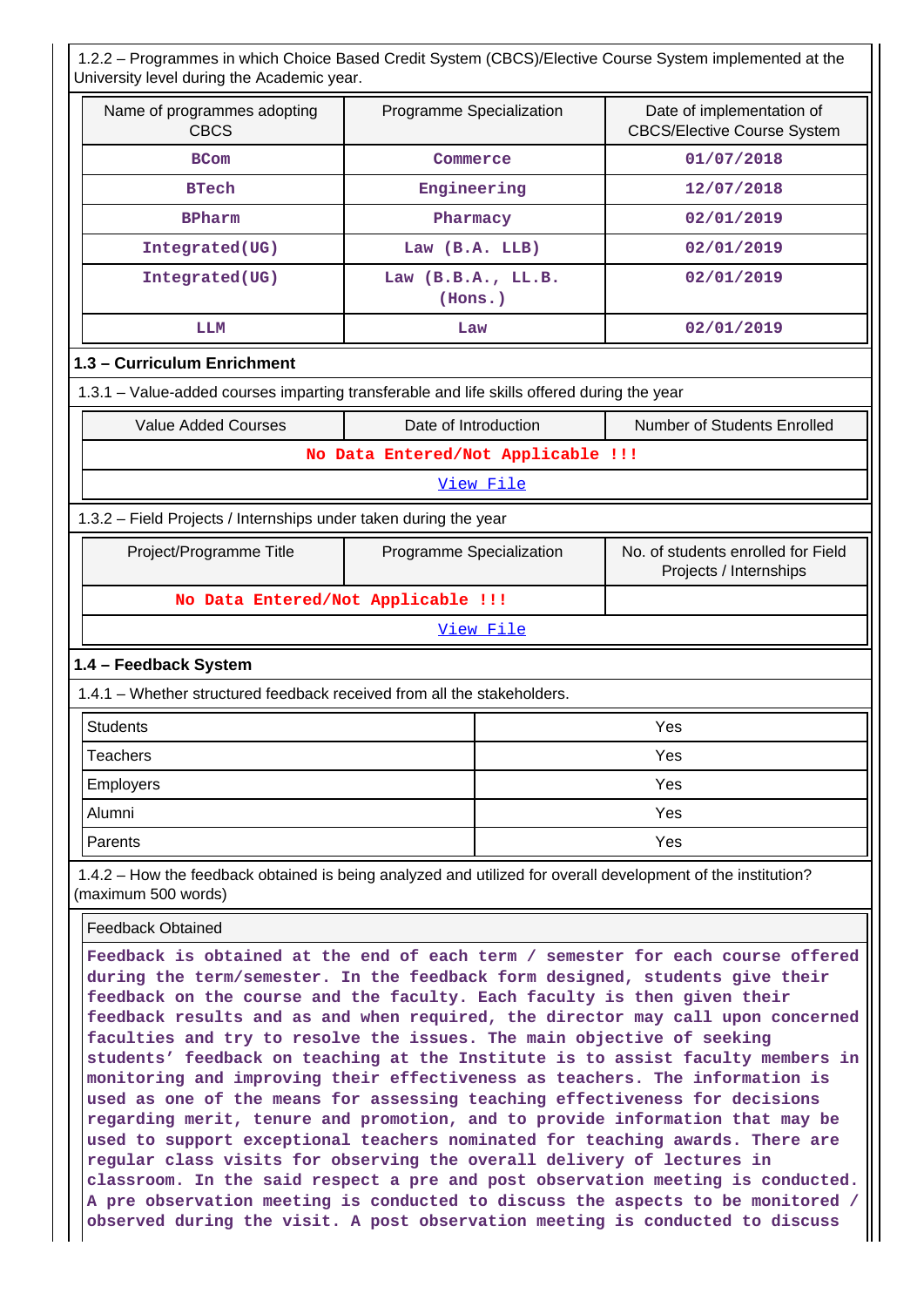**the outcomes of the visit as well as to plan for the improvement. The concerned faculty is required to work on the suggestions. Feedback is obtained from teachers in an unstructured manner via the Academic Area meetings held by each Area Chairperson and during the faculty meetings as well. The revision of any course, issue of availability of any expert or references, etc., delivery of a course is all addressed via these different meetings. Also meetings are held for faculties teaching in a specific term / semester and discipline issues or infrastructural issues faced by them are also discussed in that forum and efforts are made to resolve them. Alumni give their feedback when they visit the Institute on various occasions like Institute Seminar Series, Alumni Day and Alumni Conclave. City meets are also conducted where alumni attend and give their feedback which is analyzed and their suggestions for improvement and enhancement are implemented wherever possible. The suggestions of the parents have been taken into account and many of them have been implemented and included in the curriculum, many other companies are being invited for the campus placements and even expert lectures are being organized on time management, leadership skills, entrepreneurship etc. for their overall development. On the basis of feedback from stakeholders, varied actions are taken by the constituent institutes. Soft Skill training is to be enhanced at all levels. All course coordinators will incorporate one component of assessment with soft skill / communication and research as focus areas Internship is monitored by a team of faculty members who shall visit the firms and seek feedback about student performance. Also, an effort will be made to initiate further collaborative activities with law firms / NGOs/corporates/consultancy/labs. AlmaShines / AlmaConnect / LinkedIn and other social media platforms activated for enhancement of alumni reach outs. A few parents volunteered to help Institute related activities.**

# **CRITERION II – TEACHING- LEARNING AND EVALUATION**

## **2.1 – Student Enrolment and Profile**

### 2.1.1 – Demand Ratio during the year

|                                                                                                                                                                                               | Name of the<br>Programme                                                                                                                                  | Programme<br>Specialization                                  | Number of seats<br>available |                                                                                                                                                                                                                                                                      |     |  | Number of<br>Application received |  | <b>Students Enrolled</b>                                    |  |  |
|-----------------------------------------------------------------------------------------------------------------------------------------------------------------------------------------------|-----------------------------------------------------------------------------------------------------------------------------------------------------------|--------------------------------------------------------------|------------------------------|----------------------------------------------------------------------------------------------------------------------------------------------------------------------------------------------------------------------------------------------------------------------|-----|--|-----------------------------------|--|-------------------------------------------------------------|--|--|
|                                                                                                                                                                                               |                                                                                                                                                           | No Data Entered/Not Applicable !!!                           |                              |                                                                                                                                                                                                                                                                      |     |  |                                   |  |                                                             |  |  |
|                                                                                                                                                                                               | View File                                                                                                                                                 |                                                              |                              |                                                                                                                                                                                                                                                                      |     |  |                                   |  |                                                             |  |  |
|                                                                                                                                                                                               | 2.2 - Catering to Student Diversity                                                                                                                       |                                                              |                              |                                                                                                                                                                                                                                                                      |     |  |                                   |  |                                                             |  |  |
|                                                                                                                                                                                               | 2.2.1 - Student - Full time teacher ratio (current year data)                                                                                             |                                                              |                              |                                                                                                                                                                                                                                                                      |     |  |                                   |  |                                                             |  |  |
|                                                                                                                                                                                               | Year                                                                                                                                                      | Number of<br>students enrolled<br>in the institution<br>(UG) |                              | Number of<br>Number of<br>Number of<br>students enrolled<br>fulltime teachers<br>fulltime teachers<br>in the institution<br>available in the<br>available in the<br>institution<br>institution<br>(PG)<br>teaching only UG<br>teaching only PG<br>courses<br>courses |     |  |                                   |  | Number of<br>teachers<br>teaching both UG<br>and PG courses |  |  |
|                                                                                                                                                                                               | 2018                                                                                                                                                      | 6344                                                         |                              | 1537                                                                                                                                                                                                                                                                 | 141 |  | 82                                |  | 152                                                         |  |  |
|                                                                                                                                                                                               | 2.3 - Teaching - Learning Process                                                                                                                         |                                                              |                              |                                                                                                                                                                                                                                                                      |     |  |                                   |  |                                                             |  |  |
|                                                                                                                                                                                               | 2.3.1 - Percentage of teachers using ICT for effective teaching with Learning Management Systems (LMS), E-<br>learning resources etc. (current year data) |                                                              |                              |                                                                                                                                                                                                                                                                      |     |  |                                   |  |                                                             |  |  |
| Number of<br>Number of<br>Number of ICT<br><b>ICT Tools and</b><br><b>Teachers on Roll</b><br>teachers using<br>enabled<br>resources<br>ICT (LMS, e-<br>available<br>Classrooms<br>Resources) |                                                                                                                                                           |                                                              |                              |                                                                                                                                                                                                                                                                      |     |  | Numberof smart<br>classrooms      |  | E-resources and<br>techniques used                          |  |  |
|                                                                                                                                                                                               |                                                                                                                                                           | No Data Entered/Not Applicable !!!                           |                              |                                                                                                                                                                                                                                                                      |     |  |                                   |  |                                                             |  |  |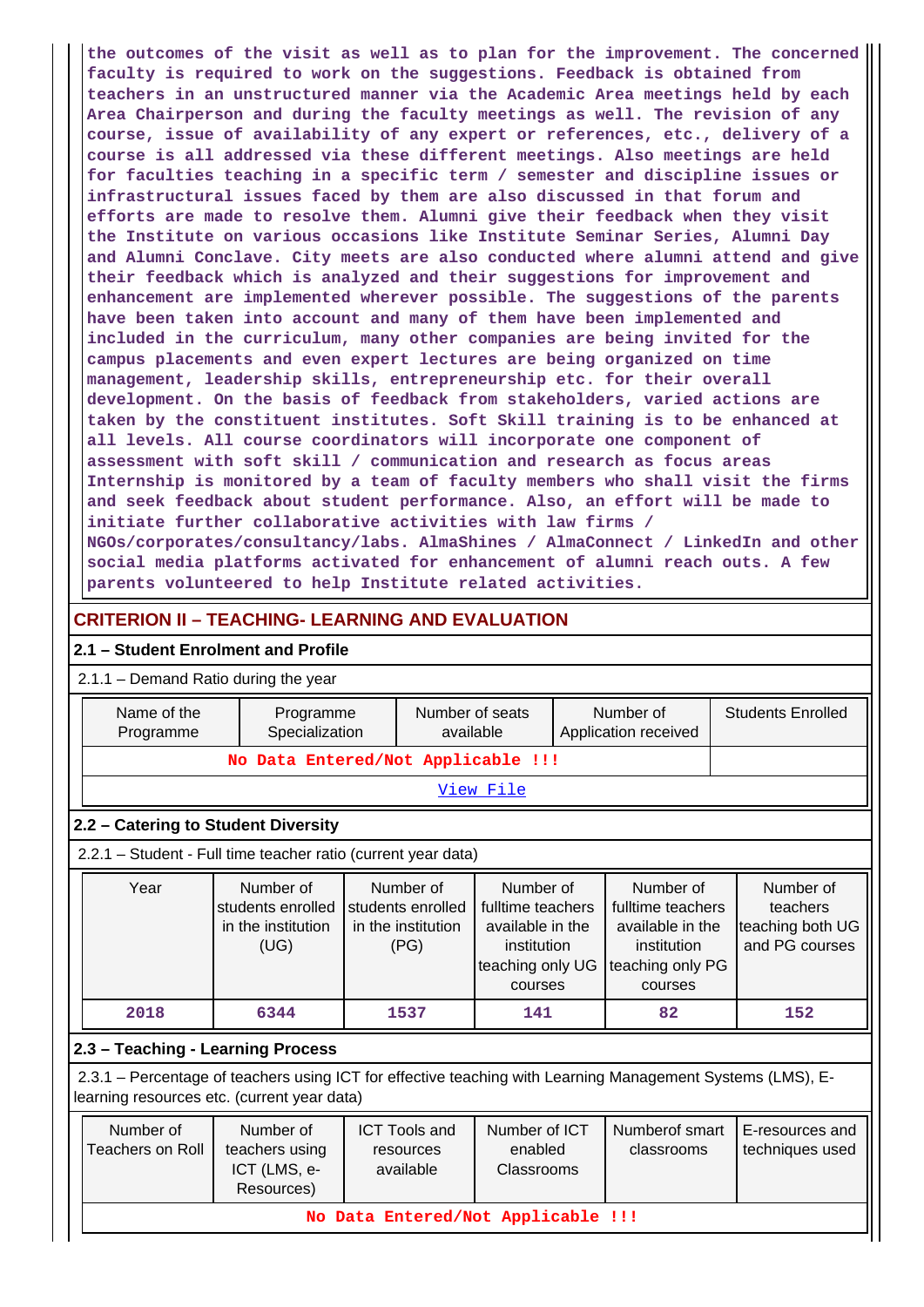### [View File of ICT Tools and resources](https://assessmentonline.naac.gov.in/public/Postacc/ict_tools/2997_ict_tools_1583150199.xlsx)

### [View File of E-resources and techniques used](https://assessmentonline.naac.gov.in/public/Postacc/e_resource/2997_e_resource_1583150299.xlsx)

## 2.3.2 – Students mentoring system available in the institution? Give details. (maximum 500 words)

 Yes, Students mentoring system is available in the institution. The students often need mentoring, guidance and counselling in their academic journey programme. In order to support them and address their need to share, discuss any difficulty – academic, personal, psychological, attendance related, career choice, placements or any other matter a mentoring system is devised and followed for all the students. Objectives of students mentoring systems are as follows. • To provide the platform to the students for sharing their problems related to academic and non-academic matters. • To monitor the academic progress of the students. • To identify the slow learners, fast learners and the weak students and to provide them suitable environment to grow and prosper. • To provide an intervention and assistance to the students to grab the opportunity for their growth and development. • To cultivate higher degree of professional responsibilities and imbibe the values amongst the young students. • To provide an opportunity for overall development to all the students As per the Mentoring Policy of the university, faculty mentors were assigned to each newly admitted student in all the programmes. As a part of the orientation programme for those newly admitted students, their meeting with the faculty mentor was scheduled, where they have filled in the mentoring form. The students meet mentors regularly or when needed and the details are entered in a separate form. The faculty mentors their mentees at least twice a month. They continuously monitor, counsel, guide and motivate the students in all academic matters. They also provide primary psychological counselling to those who need them and refer them for more professional counselling, if required. They contact parents/guardians if situation demands e.g. academic irregularities, negative behavioural changes and interpersonal relations, detrimental activities etc. They advise students regarding choice of electives, project, summer training, and their career development/professional guidance. The students are also guided for social internships, business plans, live projects etc. Thus, in a semester/term, minimum two mentoring sessions are arranged. However, for the special cases, where continuous monitoring and follow-ups are required, series of mentoring sessions are arranged. A professional counsellor is also available at the Institute. The mentoring system helps the student to handle academic, psychological and other problems. Many students are benefited by way of receiving pre-placement offers after internships. The faculty maintain a detail progressive record of the student. They intimate Director/Dean and suggest if any administrative action is called for. The mentors use both formal and informal means of mentoring. The mentor system, apart from its formal part, also exists as a robust informal mechanism to boost inclusiveness, gender sensitivity and social responsibility of students.

|                                                                                                                                | Number of students enrolled in the<br>Number of fulltime teachers<br>institution |             |                                    | Mentor: Mentee Ratio |                                             |                                                                                                                     |  |
|--------------------------------------------------------------------------------------------------------------------------------|----------------------------------------------------------------------------------|-------------|------------------------------------|----------------------|---------------------------------------------|---------------------------------------------------------------------------------------------------------------------|--|
| 7881<br>381                                                                                                                    |                                                                                  |             |                                    |                      |                                             | 1:20.6                                                                                                              |  |
| 2.4 - Teacher Profile and Quality                                                                                              |                                                                                  |             |                                    |                      |                                             |                                                                                                                     |  |
| 2.4.1 – Number of full time teachers appointed during the year                                                                 |                                                                                  |             |                                    |                      |                                             |                                                                                                                     |  |
| No. of sanctioned<br>positions                                                                                                 | No. of filled positions                                                          |             |                                    |                      | Positions filled during<br>the current year | No. of faculty with<br>Ph.D                                                                                         |  |
| 462                                                                                                                            | 381                                                                              |             | 80                                 |                      | 60                                          | 199                                                                                                                 |  |
| International level from Government, recognised bodies during the year)                                                        |                                                                                  |             |                                    |                      |                                             | 2.4.2 – Honours and recognition received by teachers (received awards, recognition, fellowships at State, National, |  |
| Year of Award<br>Name of full time teachers<br>receiving awards from<br>state level, national level,<br>international level    |                                                                                  | Designation |                                    |                      |                                             |                                                                                                                     |  |
|                                                                                                                                |                                                                                  |             |                                    |                      |                                             | Name of the award,<br>fellowship, received from<br>Government or recognized<br>bodies                               |  |
|                                                                                                                                |                                                                                  |             | No Data Entered/Not Applicable !!! |                      |                                             |                                                                                                                     |  |
|                                                                                                                                |                                                                                  |             | View File                          |                      |                                             |                                                                                                                     |  |
| 2.5 - Evaluation Process and Reforms                                                                                           |                                                                                  |             |                                    |                      |                                             |                                                                                                                     |  |
| 2.5.1 – Number of days from the date of semester-end/ year- end examination till the declaration of results during<br>the year |                                                                                  |             |                                    |                      |                                             |                                                                                                                     |  |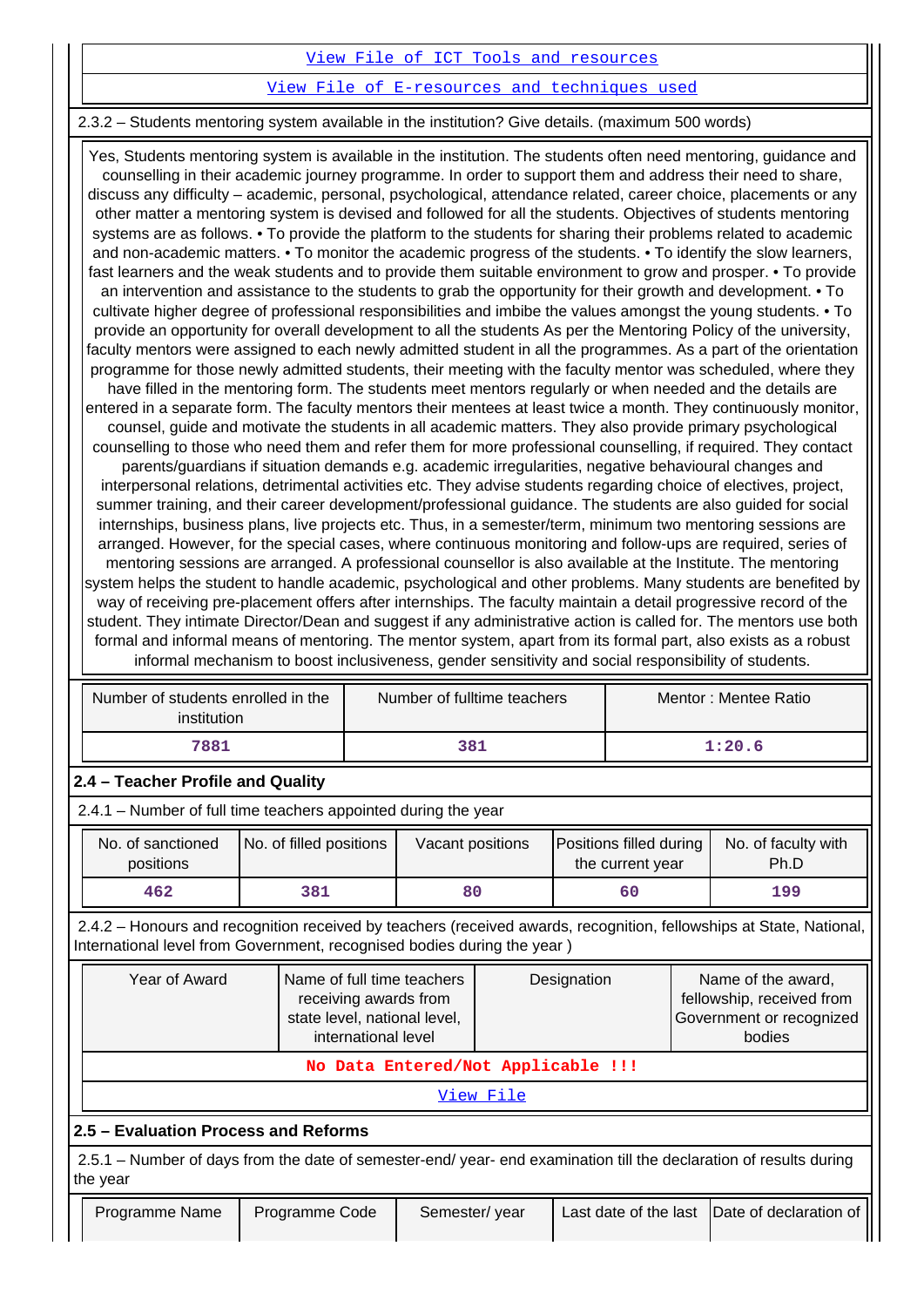|                                                                                                                                                                                                        |                                                                                                                                                   |                                           |                                                                       |  | semester-end/year-<br>end examination                        | results of semester-<br>end/ year- end<br>examination |  |  |  |
|--------------------------------------------------------------------------------------------------------------------------------------------------------------------------------------------------------|---------------------------------------------------------------------------------------------------------------------------------------------------|-------------------------------------------|-----------------------------------------------------------------------|--|--------------------------------------------------------------|-------------------------------------------------------|--|--|--|
|                                                                                                                                                                                                        |                                                                                                                                                   | No Data Entered/Not Applicable !!!        |                                                                       |  |                                                              |                                                       |  |  |  |
| View File                                                                                                                                                                                              |                                                                                                                                                   |                                           |                                                                       |  |                                                              |                                                       |  |  |  |
|                                                                                                                                                                                                        | 2.5.2 – Average percentage of Student complaints/grievances about evaluation against total number appeared in<br>the examinations during the year |                                           |                                                                       |  |                                                              |                                                       |  |  |  |
| Number of complaints or grievances<br>about evaluation                                                                                                                                                 |                                                                                                                                                   | Total number of students appeared         | in the examination                                                    |  |                                                              | Percentage                                            |  |  |  |
| 13505<br>0<br>0                                                                                                                                                                                        |                                                                                                                                                   |                                           |                                                                       |  |                                                              |                                                       |  |  |  |
| 2.6 - Student Performance and Learning Outcomes                                                                                                                                                        |                                                                                                                                                   |                                           |                                                                       |  |                                                              |                                                       |  |  |  |
| 2.6.1 – Program outcomes, program specific outcomes and course outcomes for all programs offered by the<br>institution are stated and displayed in website of the institution (to provide the weblink) |                                                                                                                                                   |                                           |                                                                       |  |                                                              |                                                       |  |  |  |
|                                                                                                                                                                                                        |                                                                                                                                                   | http://www.nirmauni.ac.in/programoutcomes |                                                                       |  |                                                              |                                                       |  |  |  |
| 2.6.2 - Pass percentage of students                                                                                                                                                                    |                                                                                                                                                   |                                           |                                                                       |  |                                                              |                                                       |  |  |  |
| Programme<br>Code                                                                                                                                                                                      | Programme<br>Name                                                                                                                                 | Programme<br>Specialization               | Number of<br>students<br>appeared in the<br>final year<br>examination |  | Number of<br>students passed<br>in final year<br>examination | Pass Percentage                                       |  |  |  |
|                                                                                                                                                                                                        |                                                                                                                                                   | No Data Entered/Not Applicable !!!        |                                                                       |  |                                                              |                                                       |  |  |  |
|                                                                                                                                                                                                        |                                                                                                                                                   |                                           | View File                                                             |  |                                                              |                                                       |  |  |  |
| 2.7 - Student Satisfaction Survey                                                                                                                                                                      |                                                                                                                                                   |                                           |                                                                       |  |                                                              |                                                       |  |  |  |
| 2.7.1 - Student Satisfaction Survey (SSS) on overall institutional performance (Institution may design the<br>questionnaire) (results and details be provided as weblink)                              |                                                                                                                                                   |                                           |                                                                       |  |                                                              |                                                       |  |  |  |
|                                                                                                                                                                                                        |                                                                                                                                                   | https://nirmauni.ac.in/studentsurvey/     |                                                                       |  |                                                              |                                                       |  |  |  |
| <b>CRITERION III - RESEARCH, INNOVATIONS AND EXTENSION</b>                                                                                                                                             |                                                                                                                                                   |                                           |                                                                       |  |                                                              |                                                       |  |  |  |
| 3.1 - Promotion of Research and Facilities                                                                                                                                                             |                                                                                                                                                   |                                           |                                                                       |  |                                                              |                                                       |  |  |  |
| 3.1.1 - Teachers awarded National/International fellowship for advanced studies/ research during the year                                                                                              |                                                                                                                                                   |                                           |                                                                       |  |                                                              |                                                       |  |  |  |
| <b>Type</b>                                                                                                                                                                                            | Name of the teacher<br>awarded the<br>fellowship                                                                                                  |                                           | Name of the award                                                     |  | Date of award                                                | Awarding agency                                       |  |  |  |
|                                                                                                                                                                                                        |                                                                                                                                                   | No Data Entered/Not Applicable !!!        |                                                                       |  |                                                              |                                                       |  |  |  |
|                                                                                                                                                                                                        |                                                                                                                                                   |                                           | View File                                                             |  |                                                              |                                                       |  |  |  |
| 3.1.2 - Number of JRFs, SRFs, Post Doctoral Fellows, Research Associates and other fellows in the Institution<br>enrolled during the year                                                              |                                                                                                                                                   |                                           |                                                                       |  |                                                              |                                                       |  |  |  |
| Name of Research fellowship                                                                                                                                                                            |                                                                                                                                                   | Duration of the fellowship                |                                                                       |  |                                                              | <b>Funding Agency</b>                                 |  |  |  |
|                                                                                                                                                                                                        |                                                                                                                                                   | No Data Entered/Not Applicable !!!        |                                                                       |  |                                                              |                                                       |  |  |  |
|                                                                                                                                                                                                        |                                                                                                                                                   |                                           | View File                                                             |  |                                                              |                                                       |  |  |  |
| 3.2 - Resource Mobilization for Research                                                                                                                                                               |                                                                                                                                                   |                                           |                                                                       |  |                                                              |                                                       |  |  |  |
| 3.2.1 - Research funds sanctioned and received from various agencies, industry and other organisations                                                                                                 |                                                                                                                                                   |                                           |                                                                       |  |                                                              |                                                       |  |  |  |
| Nature of the Project                                                                                                                                                                                  | Duration                                                                                                                                          |                                           | Name of the funding<br>agency                                         |  | Total grant<br>sanctioned                                    | Amount received<br>during the year                    |  |  |  |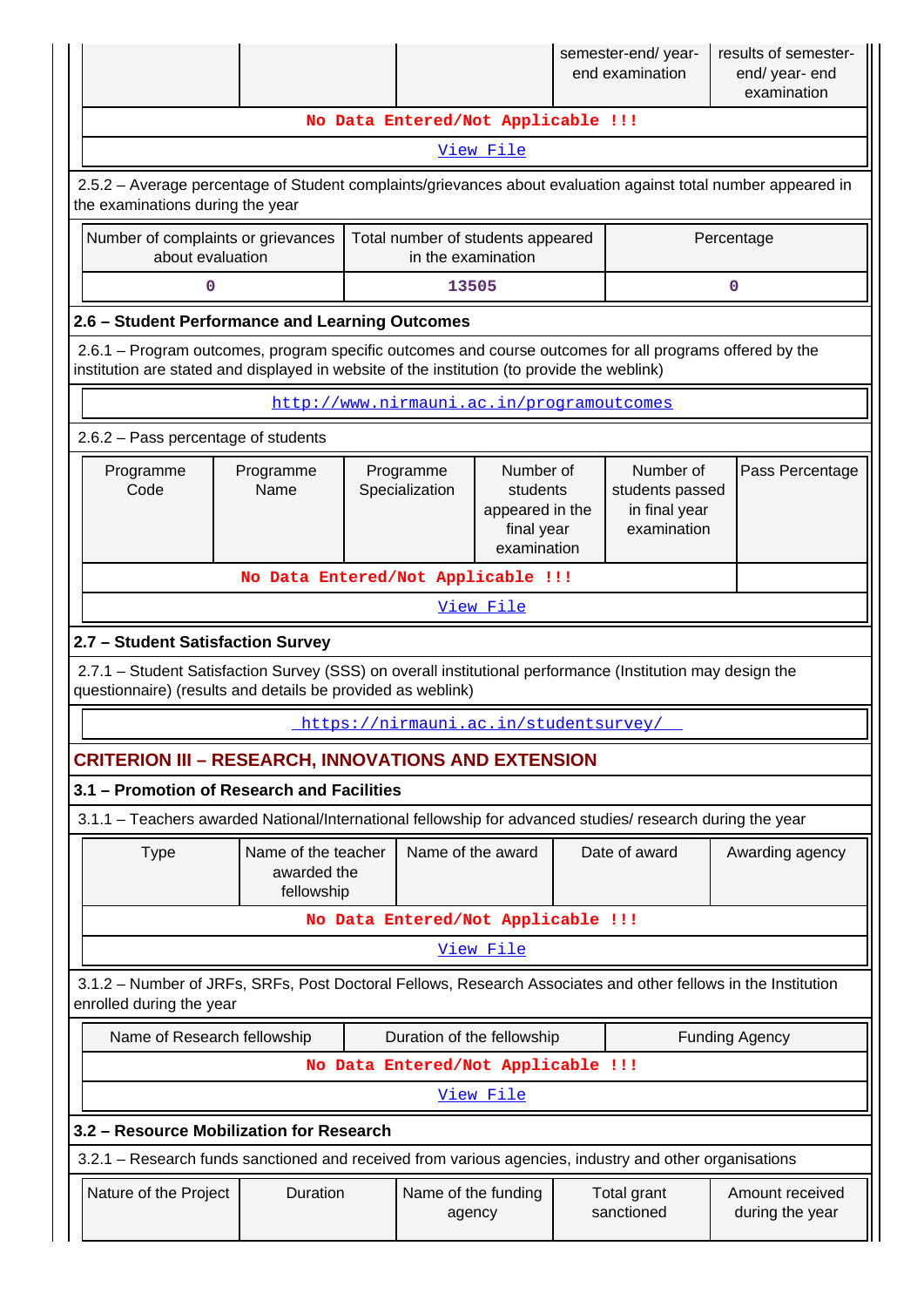|                                                                                                                                                            | No Data Entered/Not Applicable !!!                                                                   |                 |               |                                    |                                                            |                      |                        |                         |                                                                                                                                                                       |  |  |  |  |  |  |
|------------------------------------------------------------------------------------------------------------------------------------------------------------|------------------------------------------------------------------------------------------------------|-----------------|---------------|------------------------------------|------------------------------------------------------------|----------------------|------------------------|-------------------------|-----------------------------------------------------------------------------------------------------------------------------------------------------------------------|--|--|--|--|--|--|
| View File                                                                                                                                                  |                                                                                                      |                 |               |                                    |                                                            |                      |                        |                         |                                                                                                                                                                       |  |  |  |  |  |  |
|                                                                                                                                                            | 3.3 - Innovation Ecosystem                                                                           |                 |               |                                    |                                                            |                      |                        |                         |                                                                                                                                                                       |  |  |  |  |  |  |
| 3.3.1 - Workshops/Seminars Conducted on Intellectual Property Rights (IPR) and Industry-Academia Innovative<br>practices during the year                   |                                                                                                      |                 |               |                                    |                                                            |                      |                        |                         |                                                                                                                                                                       |  |  |  |  |  |  |
| Title of workshop/seminar                                                                                                                                  |                                                                                                      |                 |               | Name of the Dept.                  |                                                            |                      |                        | Date                    |                                                                                                                                                                       |  |  |  |  |  |  |
|                                                                                                                                                            |                                                                                                      |                 |               | No Data Entered/Not Applicable !!! |                                                            |                      |                        |                         |                                                                                                                                                                       |  |  |  |  |  |  |
|                                                                                                                                                            |                                                                                                      |                 |               |                                    | View File                                                  |                      |                        |                         |                                                                                                                                                                       |  |  |  |  |  |  |
|                                                                                                                                                            | 3.3.2 - Awards for Innovation won by Institution/Teachers/Research scholars/Students during the year |                 |               |                                    |                                                            |                      |                        |                         |                                                                                                                                                                       |  |  |  |  |  |  |
| Title of the innovation                                                                                                                                    |                                                                                                      | Name of Awardee |               | Awarding Agency                    |                                                            |                      | Date of award          |                         | Category                                                                                                                                                              |  |  |  |  |  |  |
|                                                                                                                                                            |                                                                                                      |                 |               | No Data Entered/Not Applicable !!! |                                                            |                      |                        |                         |                                                                                                                                                                       |  |  |  |  |  |  |
|                                                                                                                                                            |                                                                                                      |                 |               |                                    | View File                                                  |                      |                        |                         |                                                                                                                                                                       |  |  |  |  |  |  |
| 3.3.3 - No. of Incubation centre created, start-ups incubated on campus during the year                                                                    |                                                                                                      |                 |               |                                    |                                                            |                      |                        |                         |                                                                                                                                                                       |  |  |  |  |  |  |
| Incubation<br>Center                                                                                                                                       | Name                                                                                                 |                 |               | Sponsered By                       | Name of the<br>Start-up                                    |                      | Nature of Start-<br>up |                         | Date of<br>Commencement                                                                                                                                               |  |  |  |  |  |  |
|                                                                                                                                                            |                                                                                                      |                 |               | No Data Entered/Not Applicable !!! |                                                            |                      |                        |                         |                                                                                                                                                                       |  |  |  |  |  |  |
|                                                                                                                                                            |                                                                                                      |                 |               |                                    | No file uploaded.                                          |                      |                        |                         |                                                                                                                                                                       |  |  |  |  |  |  |
| 3.4 - Research Publications and Awards                                                                                                                     |                                                                                                      |                 |               |                                    |                                                            |                      |                        |                         |                                                                                                                                                                       |  |  |  |  |  |  |
| $3.4.1$ – Ph. Ds awarded during the year                                                                                                                   |                                                                                                      |                 |               |                                    |                                                            |                      |                        |                         |                                                                                                                                                                       |  |  |  |  |  |  |
|                                                                                                                                                            | Name of the Department                                                                               |                 |               |                                    |                                                            |                      |                        | Number of PhD's Awarded |                                                                                                                                                                       |  |  |  |  |  |  |
|                                                                                                                                                            | Institute of Technology                                                                              |                 |               |                                    |                                                            |                      | 20                     |                         |                                                                                                                                                                       |  |  |  |  |  |  |
|                                                                                                                                                            | Institute of Management                                                                              |                 |               |                                    |                                                            |                      | 4                      |                         |                                                                                                                                                                       |  |  |  |  |  |  |
|                                                                                                                                                            | Institute of Pharmacy                                                                                |                 |               |                                    |                                                            |                      | 13                     |                         |                                                                                                                                                                       |  |  |  |  |  |  |
|                                                                                                                                                            | Institute of Science                                                                                 |                 |               |                                    |                                                            |                      | 11                     |                         |                                                                                                                                                                       |  |  |  |  |  |  |
| 3.4.2 - Research Publications in the Journals notified on UGC website during the year                                                                      |                                                                                                      |                 |               |                                    |                                                            |                      |                        |                         |                                                                                                                                                                       |  |  |  |  |  |  |
| <b>Type</b>                                                                                                                                                |                                                                                                      |                 | Department    |                                    | Number of Publication<br>Average Impact Factor (if<br>any) |                      |                        |                         |                                                                                                                                                                       |  |  |  |  |  |  |
|                                                                                                                                                            |                                                                                                      |                 |               | No Data Entered/Not Applicable !!! |                                                            |                      |                        |                         |                                                                                                                                                                       |  |  |  |  |  |  |
|                                                                                                                                                            |                                                                                                      |                 |               |                                    | View File                                                  |                      |                        |                         |                                                                                                                                                                       |  |  |  |  |  |  |
| 3.4.3 - Books and Chapters in edited Volumes / Books published, and papers in National/International Conference<br>Proceedings per Teacher during the year |                                                                                                      |                 |               |                                    |                                                            |                      |                        |                         |                                                                                                                                                                       |  |  |  |  |  |  |
|                                                                                                                                                            | Department                                                                                           |                 |               |                                    |                                                            |                      |                        | Number of Publication   |                                                                                                                                                                       |  |  |  |  |  |  |
|                                                                                                                                                            |                                                                                                      |                 |               | No Data Entered/Not Applicable !!! |                                                            |                      |                        |                         |                                                                                                                                                                       |  |  |  |  |  |  |
|                                                                                                                                                            |                                                                                                      |                 |               |                                    | View File                                                  |                      |                        |                         |                                                                                                                                                                       |  |  |  |  |  |  |
| 3.4.4 - Patents published/awarded/applied during the year                                                                                                  |                                                                                                      |                 |               |                                    |                                                            |                      |                        |                         |                                                                                                                                                                       |  |  |  |  |  |  |
| <b>Patent Details</b>                                                                                                                                      |                                                                                                      |                 | Patent status |                                    |                                                            | <b>Patent Number</b> |                        |                         | Date of Award                                                                                                                                                         |  |  |  |  |  |  |
|                                                                                                                                                            |                                                                                                      |                 |               | No Data Entered/Not Applicable !!! |                                                            |                      |                        |                         |                                                                                                                                                                       |  |  |  |  |  |  |
|                                                                                                                                                            |                                                                                                      |                 |               |                                    | View File                                                  |                      |                        |                         |                                                                                                                                                                       |  |  |  |  |  |  |
|                                                                                                                                                            |                                                                                                      |                 |               |                                    |                                                            |                      |                        |                         | 3.4.5 - Bibliometrics of the publications during the last academic year based on average citation index in Scopus/<br>Web of Science or PubMed/ Indian Citation Index |  |  |  |  |  |  |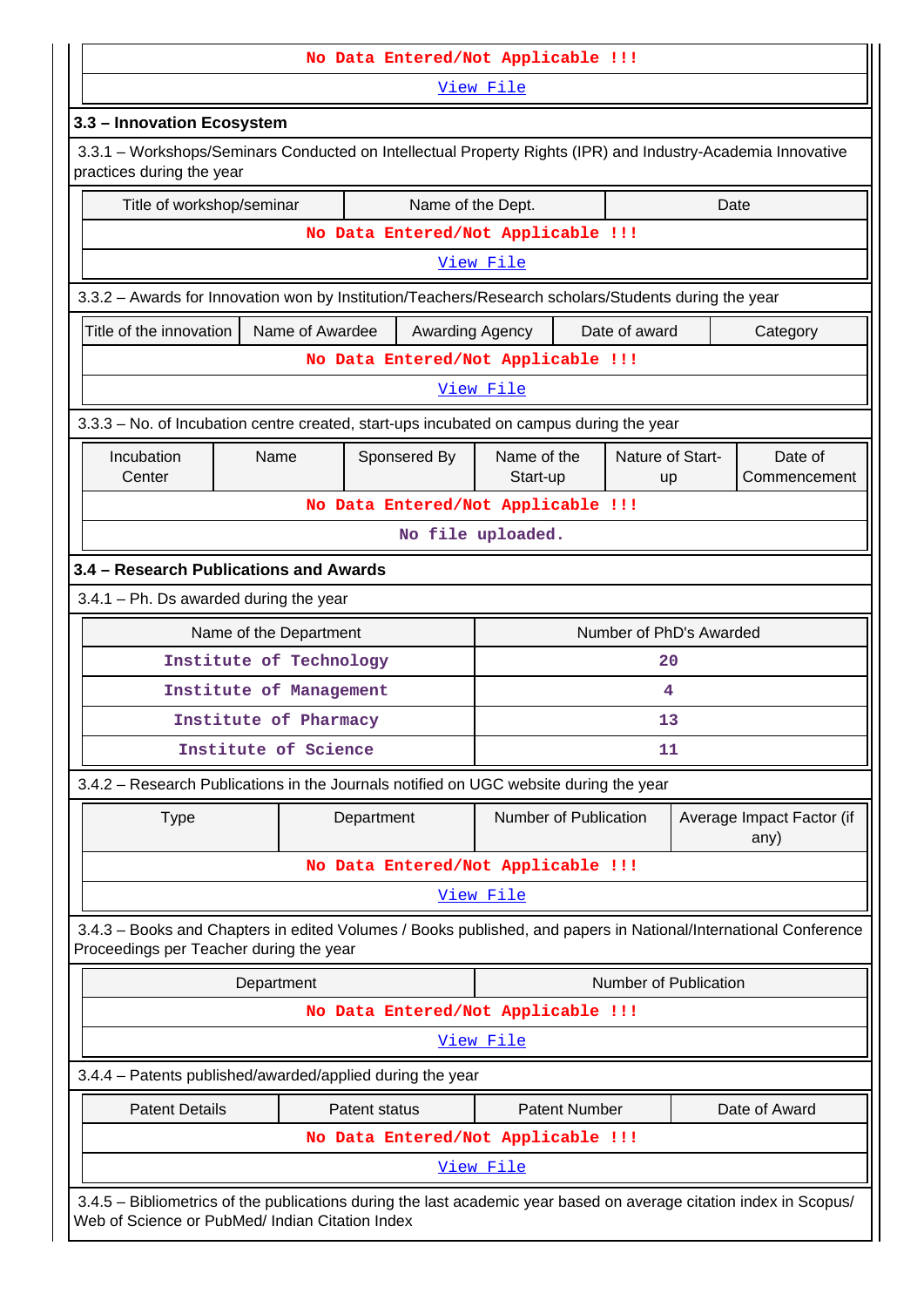| Title of the<br>Paper                                                                                                                                                                                              |                                                                                                                                                                                                    | Name of<br>Author | Title of journal               | Year of<br>publication       |           | <b>Citation Index</b>                   | Institutional<br>affiliation as<br>mentioned in<br>the publication |                    | Number of<br>citations<br>excluding self<br>citation               |  |
|--------------------------------------------------------------------------------------------------------------------------------------------------------------------------------------------------------------------|----------------------------------------------------------------------------------------------------------------------------------------------------------------------------------------------------|-------------------|--------------------------------|------------------------------|-----------|-----------------------------------------|--------------------------------------------------------------------|--------------------|--------------------------------------------------------------------|--|
|                                                                                                                                                                                                                    |                                                                                                                                                                                                    |                   |                                |                              |           | No Data Entered/Not Applicable !!!      |                                                                    |                    |                                                                    |  |
|                                                                                                                                                                                                                    | View File                                                                                                                                                                                          |                   |                                |                              |           |                                         |                                                                    |                    |                                                                    |  |
|                                                                                                                                                                                                                    | 3.4.6 - h-Index of the Institutional Publications during the year. (based on Scopus/ Web of science)                                                                                               |                   |                                |                              |           |                                         |                                                                    |                    |                                                                    |  |
| Title of the<br>Paper                                                                                                                                                                                              | Name of<br>Author                                                                                                                                                                                  |                   | Title of journal               | Year of<br>publication       |           | h-index                                 | Number of<br>citations<br>excluding self<br>citation               |                    | Institutional<br>affiliation as<br>mentioned in<br>the publication |  |
|                                                                                                                                                                                                                    |                                                                                                                                                                                                    |                   |                                |                              |           | No Data Entered/Not Applicable !!!      |                                                                    |                    |                                                                    |  |
|                                                                                                                                                                                                                    |                                                                                                                                                                                                    |                   |                                |                              | View File |                                         |                                                                    |                    |                                                                    |  |
| 3.4.7 - Faculty participation in Seminars/Conferences and Symposia during the year                                                                                                                                 |                                                                                                                                                                                                    |                   |                                |                              |           |                                         |                                                                    |                    |                                                                    |  |
| Number of Faculty                                                                                                                                                                                                  |                                                                                                                                                                                                    |                   | International                  | National                     |           | <b>State</b>                            |                                                                    |                    | Local                                                              |  |
| Attended/Semina<br>rs/Workshops                                                                                                                                                                                    |                                                                                                                                                                                                    |                   | 23                             | 151                          |           | 4                                       |                                                                    |                    | 104                                                                |  |
| Presented<br>papers                                                                                                                                                                                                |                                                                                                                                                                                                    |                   | 71                             | 44                           |           | $\mathbf 0$                             |                                                                    |                    | $\overline{2}$                                                     |  |
| Resource<br>persons                                                                                                                                                                                                |                                                                                                                                                                                                    |                   | 25                             | 60                           |           | 29                                      |                                                                    |                    | 27                                                                 |  |
|                                                                                                                                                                                                                    |                                                                                                                                                                                                    |                   |                                | No file uploaded.            |           |                                         |                                                                    |                    |                                                                    |  |
| 3.5 - Consultancy                                                                                                                                                                                                  |                                                                                                                                                                                                    |                   |                                |                              |           |                                         |                                                                    |                    |                                                                    |  |
| 3.5.1 - Revenue generated from Consultancy during the year                                                                                                                                                         |                                                                                                                                                                                                    |                   |                                |                              |           |                                         |                                                                    |                    |                                                                    |  |
| Name of the Consultan(s)<br>department                                                                                                                                                                             |                                                                                                                                                                                                    |                   | Name of consultancy<br>project |                              |           | Consulting/Sponsoring<br>Agency         |                                                                    |                    | Revenue generated<br>(amount in rupees)                            |  |
|                                                                                                                                                                                                                    |                                                                                                                                                                                                    |                   |                                |                              |           | No Data Entered/Not Applicable !!!      |                                                                    |                    |                                                                    |  |
|                                                                                                                                                                                                                    |                                                                                                                                                                                                    |                   |                                |                              | View File |                                         |                                                                    |                    |                                                                    |  |
| 3.5.2 – Revenue generated from Corporate Training by the institution during the year                                                                                                                               |                                                                                                                                                                                                    |                   |                                |                              |           |                                         |                                                                    |                    |                                                                    |  |
| Name of the<br>Consultan(s)<br>department                                                                                                                                                                          |                                                                                                                                                                                                    |                   | Title of the<br>programme      | Agency seeking /<br>training |           | Revenue generated<br>(amount in rupees) |                                                                    | Number of trainees |                                                                    |  |
|                                                                                                                                                                                                                    |                                                                                                                                                                                                    |                   |                                |                              |           | No Data Entered/Not Applicable !!!      |                                                                    |                    |                                                                    |  |
|                                                                                                                                                                                                                    |                                                                                                                                                                                                    |                   |                                |                              | View File |                                         |                                                                    |                    |                                                                    |  |
| 3.6 - Extension Activities                                                                                                                                                                                         |                                                                                                                                                                                                    |                   |                                |                              |           |                                         |                                                                    |                    |                                                                    |  |
| 3.6.1 – Number of extension and outreach programmes conducted in collaboration with industry, community and<br>Non- Government Organisations through NSS/NCC/Red cross/Youth Red Cross (YRC) etc., during the year |                                                                                                                                                                                                    |                   |                                |                              |           |                                         |                                                                    |                    |                                                                    |  |
|                                                                                                                                                                                                                    | Title of the activities<br>Number of teachers<br>Number of students<br>Organising unit/agency/<br>collaborating agency<br>participated in such<br>participated in such<br>activities<br>activities |                   |                                |                              |           |                                         |                                                                    |                    |                                                                    |  |
|                                                                                                                                                                                                                    |                                                                                                                                                                                                    |                   |                                |                              |           | No Data Entered/Not Applicable !!!      |                                                                    |                    |                                                                    |  |
|                                                                                                                                                                                                                    |                                                                                                                                                                                                    |                   |                                |                              | View File |                                         |                                                                    |                    |                                                                    |  |
| during the year                                                                                                                                                                                                    | 3.6.2 - Awards and recognition received for extension activities from Government and other recognized bodies                                                                                       |                   |                                |                              |           |                                         |                                                                    |                    |                                                                    |  |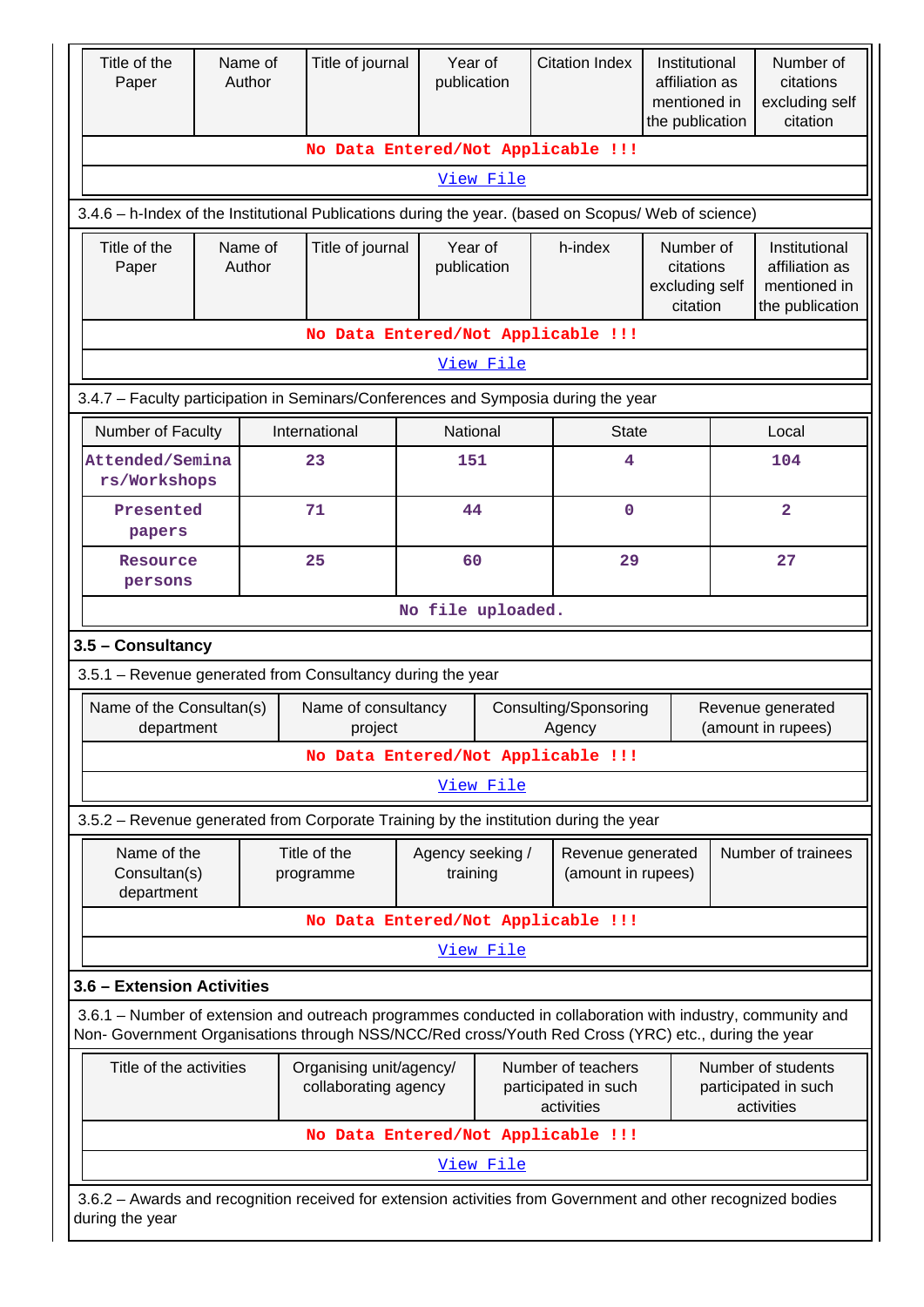| Name of the activity                                                                                                                                                                                           |                                                                                                    |                                                                                                   |             | Award/Recognition                  | <b>Awarding Bodies</b>                   |                                                         |   |                                                           | Number of students<br><b>Benefited</b>                  |
|----------------------------------------------------------------------------------------------------------------------------------------------------------------------------------------------------------------|----------------------------------------------------------------------------------------------------|---------------------------------------------------------------------------------------------------|-------------|------------------------------------|------------------------------------------|---------------------------------------------------------|---|-----------------------------------------------------------|---------------------------------------------------------|
| Students did social<br>work like tree<br>plantation,<br>teaching students<br>etc                                                                                                                               |                                                                                                    | Students received<br>award from lions<br>club of kadi for<br>their excellent<br>work              |             | Lions club of Kadi                 |                                          |                                                         | 3 |                                                           |                                                         |
| Member, Common<br><b>Review Mission</b>                                                                                                                                                                        |                                                                                                    | Prof. Samik Shome,<br>Member, Common<br><b>Review Mission</b>                                     |             |                                    | Ministry of Rural<br>Government of India | Development,                                            |   |                                                           | 1                                                       |
|                                                                                                                                                                                                                |                                                                                                    |                                                                                                   |             |                                    | No file uploaded.                        |                                                         |   |                                                           |                                                         |
| 3.6.3 - Students participating in extension activities with Government Organisations, Non-Government<br>Organisations and programmes such as Swachh Bharat, Aids Awareness, Gender Issue, etc. during the year |                                                                                                    |                                                                                                   |             |                                    |                                          |                                                         |   |                                                           |                                                         |
| Name of the scheme                                                                                                                                                                                             |                                                                                                    | Organising unit/Agen<br>cy/collaborating<br>agency                                                |             | Name of the activity               |                                          | Number of teachers<br>participated in such<br>activites |   |                                                           | Number of students<br>participated in such<br>activites |
|                                                                                                                                                                                                                |                                                                                                    |                                                                                                   |             | No Data Entered/Not Applicable !!! |                                          |                                                         |   |                                                           |                                                         |
|                                                                                                                                                                                                                |                                                                                                    |                                                                                                   |             |                                    | View File                                |                                                         |   |                                                           |                                                         |
| 3.7 - Collaborations                                                                                                                                                                                           |                                                                                                    |                                                                                                   |             |                                    |                                          |                                                         |   |                                                           |                                                         |
| 3.7.1 – Number of Collaborative activities for research, faculty exchange, student exchange during the year                                                                                                    |                                                                                                    |                                                                                                   |             |                                    |                                          |                                                         |   |                                                           |                                                         |
| Nature of activity                                                                                                                                                                                             |                                                                                                    |                                                                                                   | Participant | Source of financial support        |                                          |                                                         |   | Duration                                                  |                                                         |
|                                                                                                                                                                                                                | No Data Entered/Not Applicable !!!                                                                 |                                                                                                   |             |                                    |                                          |                                                         |   |                                                           |                                                         |
|                                                                                                                                                                                                                |                                                                                                    |                                                                                                   |             |                                    | View File                                |                                                         |   |                                                           |                                                         |
| 3.7.2 - Linkages with institutions/industries for internship, on-the- job training, project work, sharing of research<br>facilities etc. during the year                                                       |                                                                                                    |                                                                                                   |             |                                    |                                          |                                                         |   |                                                           |                                                         |
| Nature of linkage                                                                                                                                                                                              | Title of the<br>linkage                                                                            | Name of the<br>partnering<br>institution/<br>industry<br>/research lab<br>with contact<br>details |             | <b>Duration From</b>               |                                          | <b>Duration To</b>                                      |   | Participant                                               |                                                         |
|                                                                                                                                                                                                                |                                                                                                    |                                                                                                   |             | No Data Entered/Not Applicable !!! |                                          |                                                         |   |                                                           |                                                         |
|                                                                                                                                                                                                                |                                                                                                    |                                                                                                   |             |                                    | <u>View File</u>                         |                                                         |   |                                                           |                                                         |
| 3.7.3 - MoUs signed with institutions of national, international importance, other universities, industries, corporate<br>houses etc. during the year                                                          |                                                                                                    |                                                                                                   |             |                                    |                                          |                                                         |   |                                                           |                                                         |
| Organisation                                                                                                                                                                                                   |                                                                                                    |                                                                                                   |             | Date of MoU signed                 |                                          | Purpose/Activities                                      |   | Number of<br>students/teachers<br>participated under MoUs |                                                         |
|                                                                                                                                                                                                                |                                                                                                    |                                                                                                   |             | No Data Entered/Not Applicable !!! |                                          |                                                         |   |                                                           |                                                         |
|                                                                                                                                                                                                                |                                                                                                    |                                                                                                   |             |                                    | View File                                |                                                         |   |                                                           |                                                         |
| <b>CRITERION IV - INFRASTRUCTURE AND LEARNING RESOURCES</b>                                                                                                                                                    |                                                                                                    |                                                                                                   |             |                                    |                                          |                                                         |   |                                                           |                                                         |
| 4.1 - Physical Facilities                                                                                                                                                                                      |                                                                                                    |                                                                                                   |             |                                    |                                          |                                                         |   |                                                           |                                                         |
| 4.1.1 - Budget allocation, excluding salary for infrastructure augmentation during the year                                                                                                                    |                                                                                                    |                                                                                                   |             |                                    |                                          |                                                         |   |                                                           |                                                         |
|                                                                                                                                                                                                                | Budget allocated for infrastructure augmentation<br>Budget utilized for infrastructure development |                                                                                                   |             |                                    |                                          |                                                         |   |                                                           |                                                         |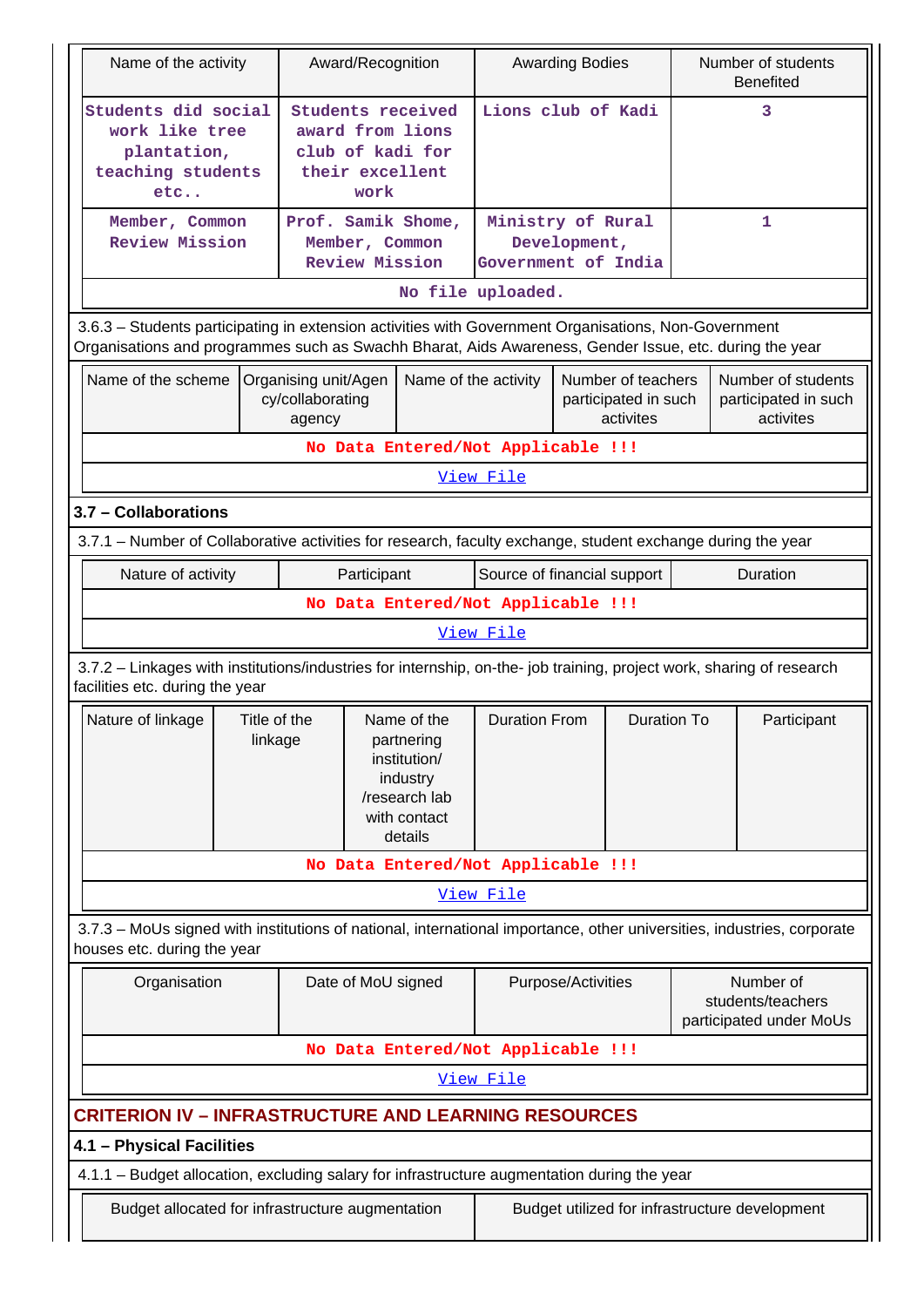|                                                                                                                                                                                                                                                         |                                                                                                                                                                    | 11258.53          |                                             |                            | 5569.76                            |                                          |                 |                                                   |               |  |
|---------------------------------------------------------------------------------------------------------------------------------------------------------------------------------------------------------------------------------------------------------|--------------------------------------------------------------------------------------------------------------------------------------------------------------------|-------------------|---------------------------------------------|----------------------------|------------------------------------|------------------------------------------|-----------------|---------------------------------------------------|---------------|--|
| 4.1.2 - Details of augmentation in infrastructure facilities during the year                                                                                                                                                                            |                                                                                                                                                                    |                   |                                             |                            |                                    |                                          |                 |                                                   |               |  |
|                                                                                                                                                                                                                                                         |                                                                                                                                                                    | <b>Facilities</b> |                                             |                            | <b>Existing or Newly Added</b>     |                                          |                 |                                                   |               |  |
|                                                                                                                                                                                                                                                         |                                                                                                                                                                    |                   |                                             |                            | No Data Entered/Not Applicable !!! |                                          |                 |                                                   |               |  |
|                                                                                                                                                                                                                                                         | View File                                                                                                                                                          |                   |                                             |                            |                                    |                                          |                 |                                                   |               |  |
| 4.2 - Library as a Learning Resource                                                                                                                                                                                                                    |                                                                                                                                                                    |                   |                                             |                            |                                    |                                          |                 |                                                   |               |  |
|                                                                                                                                                                                                                                                         | 4.2.1 - Library is automated {Integrated Library Management System (ILMS)}                                                                                         |                   |                                             |                            |                                    |                                          |                 |                                                   |               |  |
|                                                                                                                                                                                                                                                         | Name of the ILMS<br>software                                                                                                                                       |                   | Nature of automation (fully<br>or patially) |                            |                                    | Version                                  |                 | Year of automation                                |               |  |
|                                                                                                                                                                                                                                                         | <b>ALICE for windows</b>                                                                                                                                           |                   | Partially                                   |                            |                                    | 6                                        |                 | 2014                                              |               |  |
|                                                                                                                                                                                                                                                         | KOHA open source<br>software                                                                                                                                       |                   | Partially                                   |                            |                                    | 17.11                                    |                 | 2014                                              |               |  |
| 4.2.2 - Library Services                                                                                                                                                                                                                                |                                                                                                                                                                    |                   |                                             |                            |                                    |                                          |                 |                                                   |               |  |
| Library                                                                                                                                                                                                                                                 | Newly Added<br>Total<br>Existing<br>Service Type                                                                                                                   |                   |                                             |                            |                                    |                                          |                 |                                                   |               |  |
|                                                                                                                                                                                                                                                         |                                                                                                                                                                    |                   |                                             |                            | No Data Entered/Not Applicable !!! |                                          |                 |                                                   |               |  |
|                                                                                                                                                                                                                                                         |                                                                                                                                                                    |                   |                                             |                            | View File                          |                                          |                 |                                                   |               |  |
| 4.2.3 - E-content developed by teachers such as: e-PG- Pathshala, CEC (under e-PG- Pathshala CEC (Under<br>Graduate) SWAYAM other MOOCs platform NPTEL/NMEICT/any other Government initiatives & institutional<br>(Learning Management System (LMS) etc |                                                                                                                                                                    |                   |                                             |                            |                                    |                                          |                 |                                                   |               |  |
|                                                                                                                                                                                                                                                         | Name of the Teacher                                                                                                                                                |                   | Name of the Module                          |                            |                                    | Platform on which module<br>is developed |                 | Date of launching e-<br>content                   |               |  |
|                                                                                                                                                                                                                                                         |                                                                                                                                                                    |                   |                                             |                            | No Data Entered/Not Applicable !!! |                                          |                 |                                                   |               |  |
|                                                                                                                                                                                                                                                         |                                                                                                                                                                    |                   |                                             |                            | No file uploaded.                  |                                          |                 |                                                   |               |  |
| 4.3 - IT Infrastructure                                                                                                                                                                                                                                 |                                                                                                                                                                    |                   |                                             |                            |                                    |                                          |                 |                                                   |               |  |
| 4.3.1 - Technology Upgradation (overall)                                                                                                                                                                                                                |                                                                                                                                                                    |                   |                                             |                            |                                    |                                          |                 |                                                   |               |  |
| <b>Type</b>                                                                                                                                                                                                                                             | <b>Total Co</b><br>mputers                                                                                                                                         | Computer<br>Lab   | Internet                                    | <b>Browsing</b><br>centers | Computer<br>Centers                | Office                                   | Departme<br>nts | Available<br><b>Bandwidt</b><br>h (MBPS/<br>GBPS) | <b>Others</b> |  |
| Existin<br>g                                                                                                                                                                                                                                            | 2029                                                                                                                                                               | 49                | 2029                                        | 49                         | 1577                               | 127                                      | 325             | 1                                                 | $\mathbf 0$   |  |
| Added                                                                                                                                                                                                                                                   | 48                                                                                                                                                                 | 21                | 48                                          | 21                         | 40                                 | 5                                        | 3               | $\mathbf 0$                                       | $\mathbf 0$   |  |
| Total                                                                                                                                                                                                                                                   | 2077                                                                                                                                                               | 70                | 2077                                        | 70                         | 1617                               | 132                                      | 328             | 1                                                 | $\mathbf 0$   |  |
| 4.3.2 - Bandwidth available of internet connection in the Institution (Leased line)                                                                                                                                                                     |                                                                                                                                                                    |                   |                                             |                            |                                    |                                          |                 |                                                   |               |  |
|                                                                                                                                                                                                                                                         |                                                                                                                                                                    |                   |                                             |                            | 1 MBPS/ GBPS                       |                                          |                 |                                                   |               |  |
| 4.3.3 - Facility for e-content                                                                                                                                                                                                                          |                                                                                                                                                                    |                   |                                             |                            |                                    |                                          |                 |                                                   |               |  |
|                                                                                                                                                                                                                                                         | Provide the link of the videos and media centre and<br>Name of the e-content development facility<br>recording facility                                            |                   |                                             |                            |                                    |                                          |                 |                                                   |               |  |
|                                                                                                                                                                                                                                                         |                                                                                                                                                                    | <b>NIL</b>        |                                             |                            |                                    |                                          | NIL             |                                                   |               |  |
|                                                                                                                                                                                                                                                         |                                                                                                                                                                    |                   |                                             |                            |                                    |                                          |                 |                                                   |               |  |
|                                                                                                                                                                                                                                                         | 4.4 - Maintenance of Campus Infrastructure<br>4.4.1 - Expenditure incurred on maintenance of physical facilities and academic support facilities, excluding salary |                   |                                             |                            |                                    |                                          |                 |                                                   |               |  |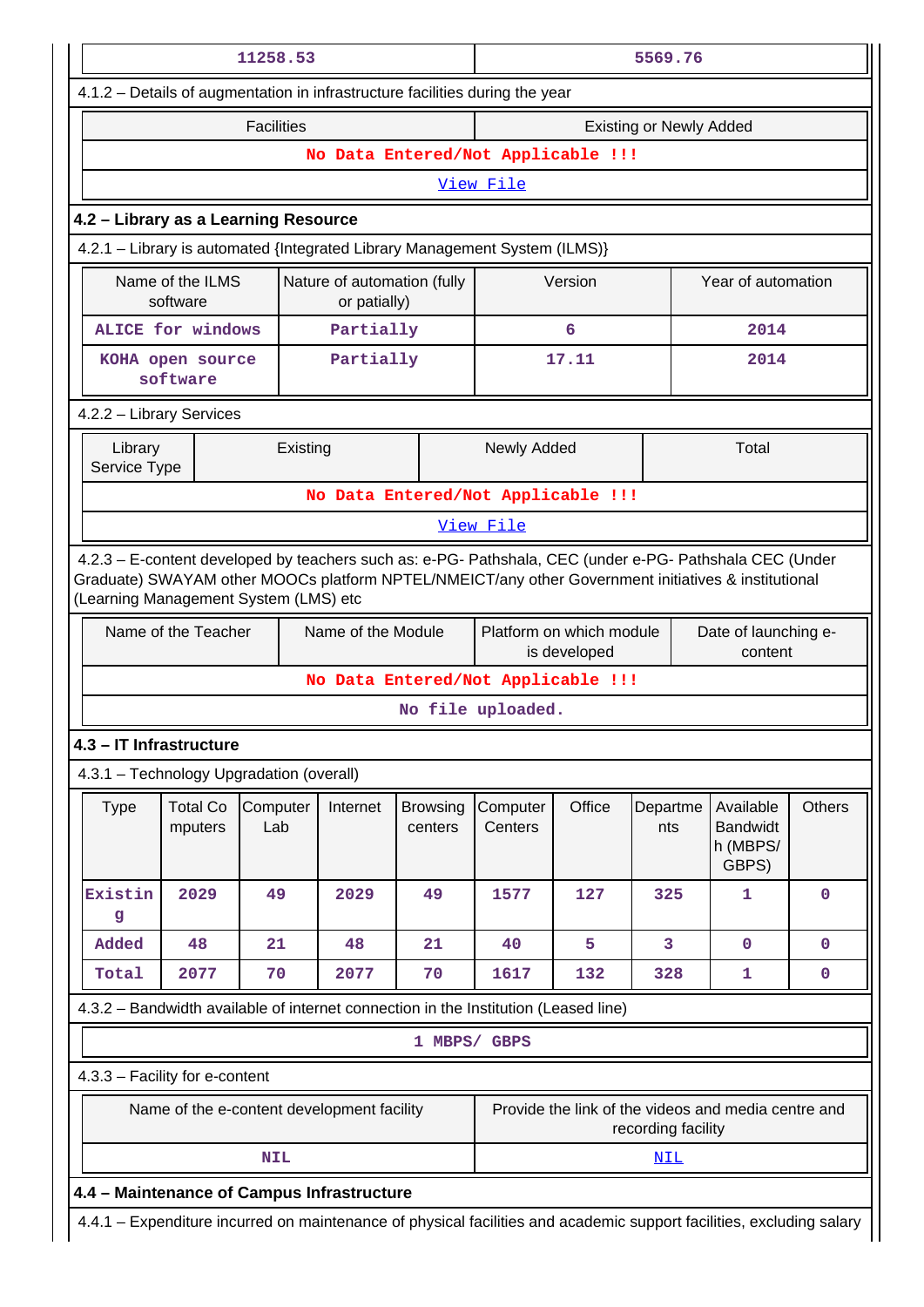component, during the year

| Assigned Budget on<br>academic facilities | Expenditure incurred on<br>maintenance of academic<br><b>facilities</b> |        | Expenditure incurredon<br>maintenance of physical<br>facilites |
|-------------------------------------------|-------------------------------------------------------------------------|--------|----------------------------------------------------------------|
| 231.51                                    | 13914677                                                                | 716.94 | 130584731                                                      |

 4.4.2 – Procedures and policies for maintaining and utilizing physical, academic and support facilities - laboratory, library, sports complex, computers, classrooms etc. (maximum 500 words) (information to be available in institutional Website, provide link)

 **4.4.2 The campus has an ambiance that motivates students to grow. The constituent Institutes of the university have fully ventilated/ air-conditioned classrooms, several amphitheatres, flat classrooms, an auditorium with the capacity of 450 seats, computer centres, communication lab, fully automated library for each Institute, an art gallery, faculty and administrative blocks, and conference rooms. Modernity, aesthetics and grandeur characterize the buildings. The overall atmosphere on the campus is distinguishable by serenity and is conducive for intellectual pursuits. The campus is Wi-Fi enabled. The classrooms are equipped with multimedia and audiovisual equipment to facilitate effective learning. Each classroom has Internet connectivity through wireless local area network. Computing facilities for the students include a wellequipped lab. A state-of-the art gigabit network connects every corner of the Institute. Every student and faculty member has a networked laptop computer at his or her disposal. High speed servers run on a variety of platforms to suit all kinds of requirements and support the entire network. A branch of the Kalupur Commercial Co-operative Bank Ltd., a scheduled bank, with ATM facility is located on the campus. The Institute is also equipped with a canteen a food court in addition to the mess, various sports facilities, medical facilities, etc. There is a non-resident doctor who visits the campus regularly on week days. Wheelchairs are also available for accessibility through ramp for specially enabled students. The Institute has a volleyball court, a lawn tennis court, a basketball court, a football and cricket ground, a table-tennis room, and a well-equipped modern gymnasium The University has separate Well equipted hostel facilities for boys and girls. With all recreational facilities such as cable TV, common room for interaction, etc. All hostel rooms have Internet connectivity round the clock. The University has its own fleet of buses plying in all the areas of Ahmedabad and Gandhinagar for faculty, students and staff. The University has a provision of Book Bank Facility to help the needy meritorious students. Currently, the Library Resource Centre provides book bank facility to the students of the Institute of Technology, Institute of Pharmacy and Institute of Law. Central Library is under planning. Library plans to create learning spaces, big reading rooms, interactive spaces, for the varied requirements of users. The University lays due emphasis not only on the academic growth of its students but also on their holistic development. Keeping these benefits of practicing yoga in mind, the University has allocated a spacious Yoga Hall, where students, faculty and staff practice yoga and meditation. The University houses a Health Care Centre on its campus that is open for all members on the working days. Keeping the academic, socialpsychological, and emotional needs of its students in mind, the University has a dedicated Counselling Centre on its campus. The counsellor systematically studies and discusses a student's problems and facilitates the student to find an appropriate solution. The counsellor helps the student address his/her problems positively by helping him/her clarify the issues, explore options, develop strategies and increase self-awareness.**

<https://nirmauni.ac.in/about/nerf-at-a-glance/objectives/>

**CRITERION V – STUDENT SUPPORT AND PROGRESSION**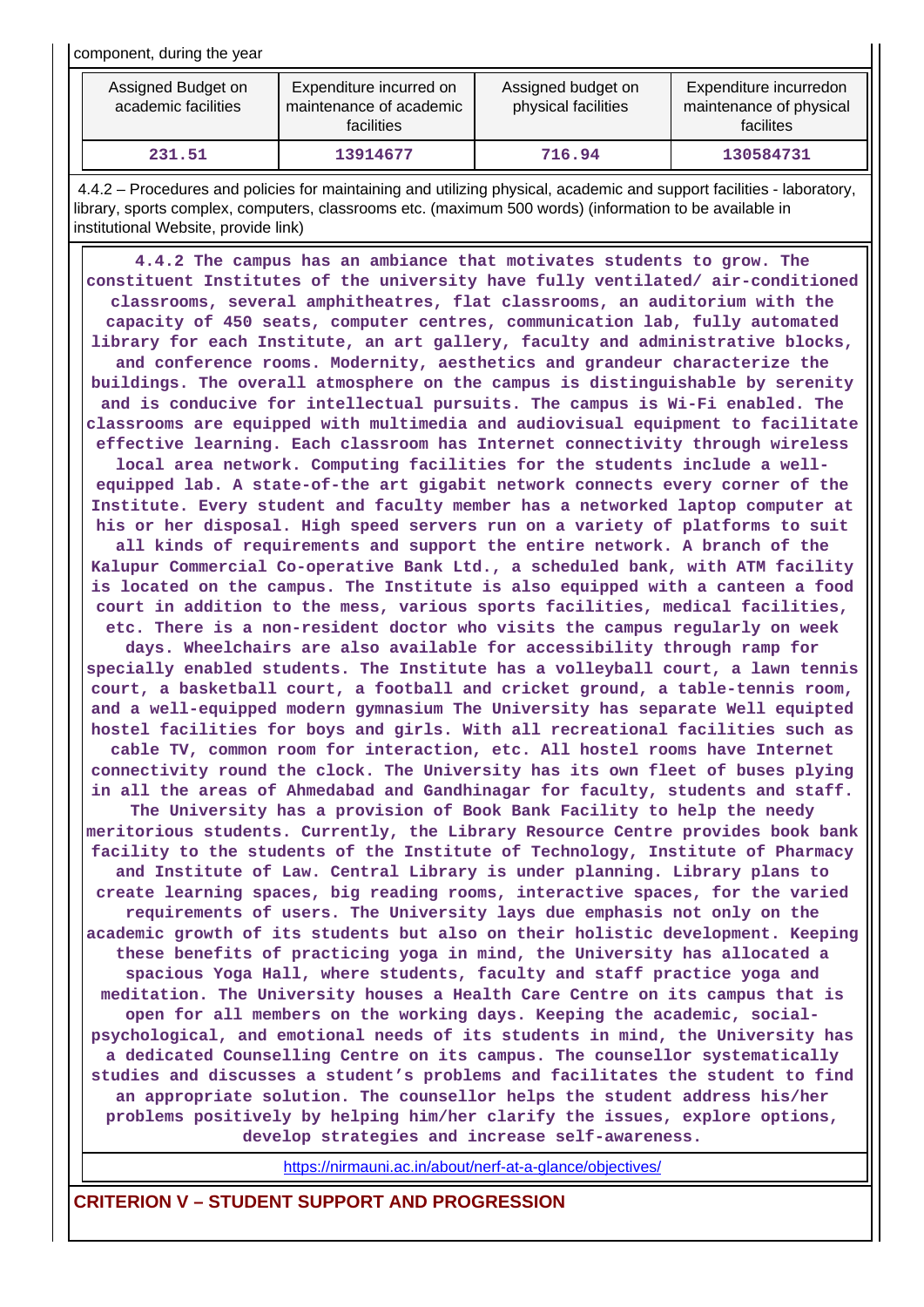| 5.1 - Student Support                                                                                                                                                                                      |                                                                                                                              |                                                                                                                                                                                                                 |                                                                             |                                                              |                                                |  |  |
|------------------------------------------------------------------------------------------------------------------------------------------------------------------------------------------------------------|------------------------------------------------------------------------------------------------------------------------------|-----------------------------------------------------------------------------------------------------------------------------------------------------------------------------------------------------------------|-----------------------------------------------------------------------------|--------------------------------------------------------------|------------------------------------------------|--|--|
| 5.1.1 - Scholarships and Financial Support                                                                                                                                                                 |                                                                                                                              |                                                                                                                                                                                                                 |                                                                             |                                                              |                                                |  |  |
|                                                                                                                                                                                                            |                                                                                                                              | Name/Title of the scheme                                                                                                                                                                                        | Number of students                                                          |                                                              | Amount in Rupees                               |  |  |
|                                                                                                                                                                                                            |                                                                                                                              | No Data Entered/Not Applicable !!!                                                                                                                                                                              |                                                                             |                                                              |                                                |  |  |
|                                                                                                                                                                                                            |                                                                                                                              |                                                                                                                                                                                                                 | View File                                                                   |                                                              |                                                |  |  |
|                                                                                                                                                                                                            |                                                                                                                              | 5.1.2 - Number of capability enhancement and development schemes such as Soft skill development, Remedial<br>coaching, Language lab, Bridge courses, Yoga, Meditation, Personal Counselling and Mentoring etc., |                                                                             |                                                              |                                                |  |  |
|                                                                                                                                                                                                            | Number of students<br>Name of the capability<br>Date of implemetation<br>Agencies involved<br>enhancement scheme<br>enrolled |                                                                                                                                                                                                                 |                                                                             |                                                              |                                                |  |  |
|                                                                                                                                                                                                            |                                                                                                                              | No Data Entered/Not Applicable !!!                                                                                                                                                                              |                                                                             |                                                              |                                                |  |  |
|                                                                                                                                                                                                            |                                                                                                                              |                                                                                                                                                                                                                 | View File                                                                   |                                                              |                                                |  |  |
| institution during the year                                                                                                                                                                                |                                                                                                                              | 5.1.3 – Students benefited by guidance for competitive examinations and career counselling offered by the                                                                                                       |                                                                             |                                                              |                                                |  |  |
| Year                                                                                                                                                                                                       | Name of the<br>scheme                                                                                                        | Number of<br>benefited<br>students for<br>competitive<br>examination                                                                                                                                            | Number of<br>benefited<br>students by<br>career<br>counseling<br>activities | Number of<br>students who<br>have passedin<br>the comp. exam | Number of<br>studentsp placed                  |  |  |
|                                                                                                                                                                                                            |                                                                                                                              | No Data Entered/Not Applicable !!!                                                                                                                                                                              |                                                                             |                                                              |                                                |  |  |
|                                                                                                                                                                                                            |                                                                                                                              |                                                                                                                                                                                                                 | View File                                                                   |                                                              |                                                |  |  |
| harassment and ragging cases during the year                                                                                                                                                               |                                                                                                                              | 5.1.4 – Institutional mechanism for transparency, timely redressal of student grievances, Prevention of sexual                                                                                                  |                                                                             |                                                              |                                                |  |  |
|                                                                                                                                                                                                            | Total grievances received                                                                                                    |                                                                                                                                                                                                                 | Number of grievances redressed                                              |                                                              | Avg. number of days for grievance<br>redressal |  |  |
|                                                                                                                                                                                                            | 0                                                                                                                            |                                                                                                                                                                                                                 | 0                                                                           |                                                              | 0                                              |  |  |
| 5.2 - Student Progression                                                                                                                                                                                  |                                                                                                                              |                                                                                                                                                                                                                 |                                                                             |                                                              |                                                |  |  |
| 5.2.1 - Details of campus placement during the year                                                                                                                                                        |                                                                                                                              |                                                                                                                                                                                                                 |                                                                             |                                                              |                                                |  |  |
|                                                                                                                                                                                                            | On campus                                                                                                                    |                                                                                                                                                                                                                 |                                                                             | Off campus                                                   |                                                |  |  |
| Nameof<br>organizations<br>visited                                                                                                                                                                         | Number of<br>students<br>participated                                                                                        | Number of<br>stduents placed                                                                                                                                                                                    | Nameof<br>organizations<br>visited                                          | Number of<br>students<br>participated                        | Number of<br>stduents placed                   |  |  |
|                                                                                                                                                                                                            |                                                                                                                              | No Data Entered/Not Applicable !!!                                                                                                                                                                              |                                                                             |                                                              |                                                |  |  |
|                                                                                                                                                                                                            |                                                                                                                              |                                                                                                                                                                                                                 | View File                                                                   |                                                              |                                                |  |  |
|                                                                                                                                                                                                            |                                                                                                                              | 5.2.2 - Student progression to higher education in percentage during the year                                                                                                                                   |                                                                             |                                                              |                                                |  |  |
| Year<br>Number of<br>Depratment<br>Name of<br>Name of<br>Programme<br>graduated from<br>graduated from<br>students<br>institution joined<br>programme<br>enrolling into<br>admitted to<br>higher education |                                                                                                                              |                                                                                                                                                                                                                 |                                                                             |                                                              |                                                |  |  |
|                                                                                                                                                                                                            |                                                                                                                              | No Data Entered/Not Applicable !!!                                                                                                                                                                              |                                                                             |                                                              |                                                |  |  |
|                                                                                                                                                                                                            |                                                                                                                              |                                                                                                                                                                                                                 | View File                                                                   |                                                              |                                                |  |  |
|                                                                                                                                                                                                            |                                                                                                                              | 5.2.3 - Students qualifying in state/ national/ international level examinations during the year<br>(eg:NET/SET/SLET/GATE/GMAT/CAT/GRE/TOFEL/Civil Services/State Government Services)                          |                                                                             |                                                              |                                                |  |  |
| Number of students selected/ qualifying<br>Items                                                                                                                                                           |                                                                                                                              |                                                                                                                                                                                                                 |                                                                             |                                                              |                                                |  |  |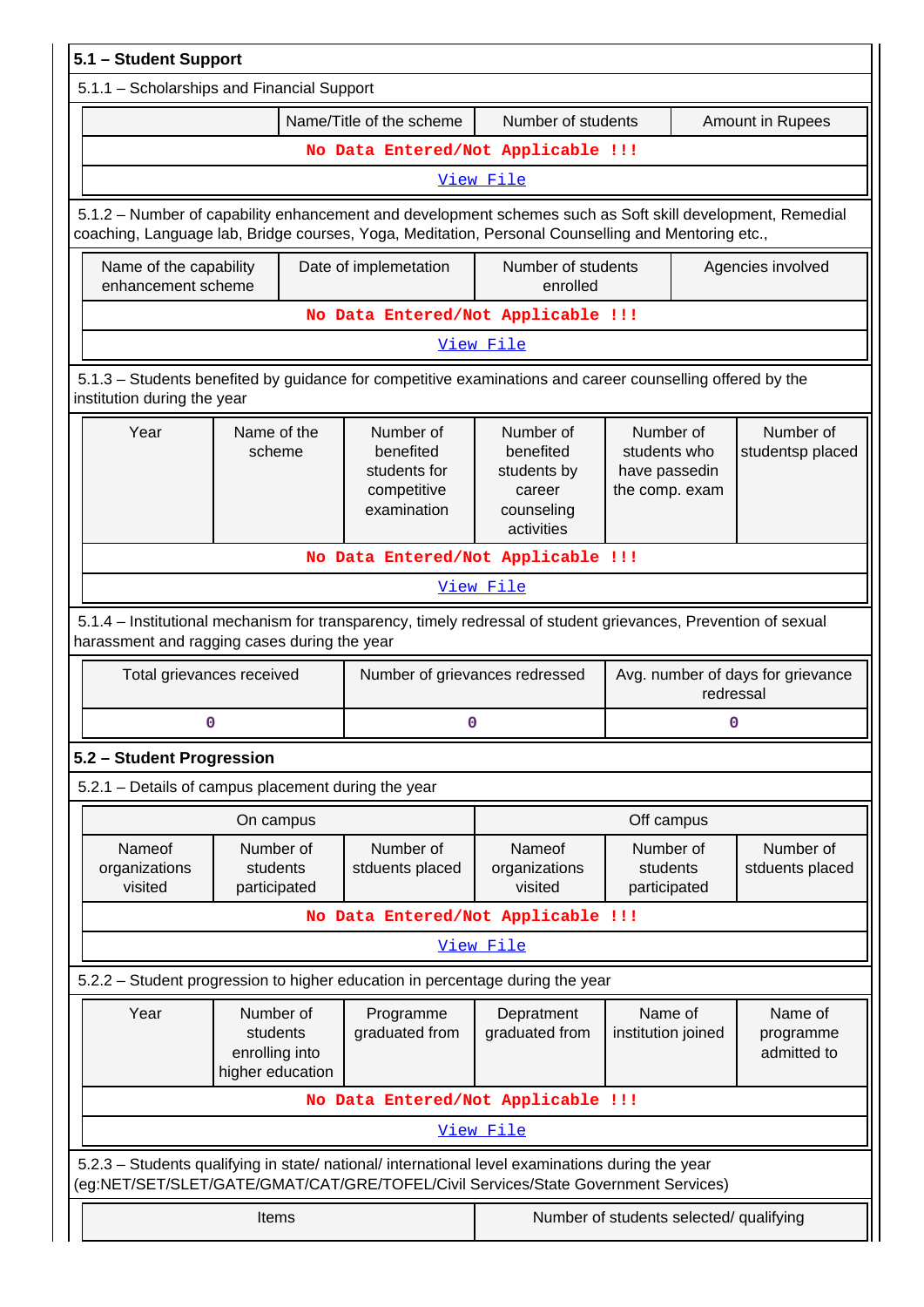|                                                                                                                                                                   |                                                                                                                                                                                                                                                                                                                                                                                                                                                                                                                                                                                                                                                                                                                                                                                                                                                                                                                                                                                                                                                                                                                                                                                                                                                                                                                                                                                                                                                                                                                                                                                                                                                                                                                                                                                                                                                                                                                                                                                                                                                                                                                                                                                                                                                                                                                                                                                                                                                                                                                                                                                                                                                                                                                                                                                                                                                                  | No Data Entered/Not Applicable !!! |                  |          |                        |  |  |  |  |
|-------------------------------------------------------------------------------------------------------------------------------------------------------------------|------------------------------------------------------------------------------------------------------------------------------------------------------------------------------------------------------------------------------------------------------------------------------------------------------------------------------------------------------------------------------------------------------------------------------------------------------------------------------------------------------------------------------------------------------------------------------------------------------------------------------------------------------------------------------------------------------------------------------------------------------------------------------------------------------------------------------------------------------------------------------------------------------------------------------------------------------------------------------------------------------------------------------------------------------------------------------------------------------------------------------------------------------------------------------------------------------------------------------------------------------------------------------------------------------------------------------------------------------------------------------------------------------------------------------------------------------------------------------------------------------------------------------------------------------------------------------------------------------------------------------------------------------------------------------------------------------------------------------------------------------------------------------------------------------------------------------------------------------------------------------------------------------------------------------------------------------------------------------------------------------------------------------------------------------------------------------------------------------------------------------------------------------------------------------------------------------------------------------------------------------------------------------------------------------------------------------------------------------------------------------------------------------------------------------------------------------------------------------------------------------------------------------------------------------------------------------------------------------------------------------------------------------------------------------------------------------------------------------------------------------------------------------------------------------------------------------------------------------------------|------------------------------------|------------------|----------|------------------------|--|--|--|--|
|                                                                                                                                                                   | View File                                                                                                                                                                                                                                                                                                                                                                                                                                                                                                                                                                                                                                                                                                                                                                                                                                                                                                                                                                                                                                                                                                                                                                                                                                                                                                                                                                                                                                                                                                                                                                                                                                                                                                                                                                                                                                                                                                                                                                                                                                                                                                                                                                                                                                                                                                                                                                                                                                                                                                                                                                                                                                                                                                                                                                                                                                                        |                                    |                  |          |                        |  |  |  |  |
| 5.2.4 – Sports and cultural activities / competitions organised at the institution level during the year                                                          |                                                                                                                                                                                                                                                                                                                                                                                                                                                                                                                                                                                                                                                                                                                                                                                                                                                                                                                                                                                                                                                                                                                                                                                                                                                                                                                                                                                                                                                                                                                                                                                                                                                                                                                                                                                                                                                                                                                                                                                                                                                                                                                                                                                                                                                                                                                                                                                                                                                                                                                                                                                                                                                                                                                                                                                                                                                                  |                                    |                  |          |                        |  |  |  |  |
| Activity<br>Level<br><b>Number of Participants</b>                                                                                                                |                                                                                                                                                                                                                                                                                                                                                                                                                                                                                                                                                                                                                                                                                                                                                                                                                                                                                                                                                                                                                                                                                                                                                                                                                                                                                                                                                                                                                                                                                                                                                                                                                                                                                                                                                                                                                                                                                                                                                                                                                                                                                                                                                                                                                                                                                                                                                                                                                                                                                                                                                                                                                                                                                                                                                                                                                                                                  |                                    |                  |          |                        |  |  |  |  |
|                                                                                                                                                                   |                                                                                                                                                                                                                                                                                                                                                                                                                                                                                                                                                                                                                                                                                                                                                                                                                                                                                                                                                                                                                                                                                                                                                                                                                                                                                                                                                                                                                                                                                                                                                                                                                                                                                                                                                                                                                                                                                                                                                                                                                                                                                                                                                                                                                                                                                                                                                                                                                                                                                                                                                                                                                                                                                                                                                                                                                                                                  | No Data Entered/Not Applicable !!! |                  |          |                        |  |  |  |  |
|                                                                                                                                                                   |                                                                                                                                                                                                                                                                                                                                                                                                                                                                                                                                                                                                                                                                                                                                                                                                                                                                                                                                                                                                                                                                                                                                                                                                                                                                                                                                                                                                                                                                                                                                                                                                                                                                                                                                                                                                                                                                                                                                                                                                                                                                                                                                                                                                                                                                                                                                                                                                                                                                                                                                                                                                                                                                                                                                                                                                                                                                  |                                    | View File        |          |                        |  |  |  |  |
|                                                                                                                                                                   |                                                                                                                                                                                                                                                                                                                                                                                                                                                                                                                                                                                                                                                                                                                                                                                                                                                                                                                                                                                                                                                                                                                                                                                                                                                                                                                                                                                                                                                                                                                                                                                                                                                                                                                                                                                                                                                                                                                                                                                                                                                                                                                                                                                                                                                                                                                                                                                                                                                                                                                                                                                                                                                                                                                                                                                                                                                                  |                                    |                  |          |                        |  |  |  |  |
| 5.3 - Student Participation and Activities<br>5.3.1 – Number of awards/medals for outstanding performance in sports/cultural activities at national/international |                                                                                                                                                                                                                                                                                                                                                                                                                                                                                                                                                                                                                                                                                                                                                                                                                                                                                                                                                                                                                                                                                                                                                                                                                                                                                                                                                                                                                                                                                                                                                                                                                                                                                                                                                                                                                                                                                                                                                                                                                                                                                                                                                                                                                                                                                                                                                                                                                                                                                                                                                                                                                                                                                                                                                                                                                                                                  |                                    |                  |          |                        |  |  |  |  |
|                                                                                                                                                                   | level (award for a team event should be counted as one)                                                                                                                                                                                                                                                                                                                                                                                                                                                                                                                                                                                                                                                                                                                                                                                                                                                                                                                                                                                                                                                                                                                                                                                                                                                                                                                                                                                                                                                                                                                                                                                                                                                                                                                                                                                                                                                                                                                                                                                                                                                                                                                                                                                                                                                                                                                                                                                                                                                                                                                                                                                                                                                                                                                                                                                                          |                                    |                  |          |                        |  |  |  |  |
| Year                                                                                                                                                              | Name of the<br>National/<br>Number of<br>Student ID<br>Number of<br>award/medal<br>Internaional<br>awards for<br>awards for<br>number                                                                                                                                                                                                                                                                                                                                                                                                                                                                                                                                                                                                                                                                                                                                                                                                                                                                                                                                                                                                                                                                                                                                                                                                                                                                                                                                                                                                                                                                                                                                                                                                                                                                                                                                                                                                                                                                                                                                                                                                                                                                                                                                                                                                                                                                                                                                                                                                                                                                                                                                                                                                                                                                                                                            |                                    |                  |          | Name of the<br>student |  |  |  |  |
|                                                                                                                                                                   |                                                                                                                                                                                                                                                                                                                                                                                                                                                                                                                                                                                                                                                                                                                                                                                                                                                                                                                                                                                                                                                                                                                                                                                                                                                                                                                                                                                                                                                                                                                                                                                                                                                                                                                                                                                                                                                                                                                                                                                                                                                                                                                                                                                                                                                                                                                                                                                                                                                                                                                                                                                                                                                                                                                                                                                                                                                                  |                                    | <b>Sports</b>    | Cultural |                        |  |  |  |  |
|                                                                                                                                                                   |                                                                                                                                                                                                                                                                                                                                                                                                                                                                                                                                                                                                                                                                                                                                                                                                                                                                                                                                                                                                                                                                                                                                                                                                                                                                                                                                                                                                                                                                                                                                                                                                                                                                                                                                                                                                                                                                                                                                                                                                                                                                                                                                                                                                                                                                                                                                                                                                                                                                                                                                                                                                                                                                                                                                                                                                                                                                  | No Data Entered/Not Applicable !!! |                  |          |                        |  |  |  |  |
|                                                                                                                                                                   |                                                                                                                                                                                                                                                                                                                                                                                                                                                                                                                                                                                                                                                                                                                                                                                                                                                                                                                                                                                                                                                                                                                                                                                                                                                                                                                                                                                                                                                                                                                                                                                                                                                                                                                                                                                                                                                                                                                                                                                                                                                                                                                                                                                                                                                                                                                                                                                                                                                                                                                                                                                                                                                                                                                                                                                                                                                                  |                                    | <u>View File</u> |          |                        |  |  |  |  |
|                                                                                                                                                                   | 5.3.2 - Activity of Student Council & representation of students on academic & administrative bodies/committees of<br>the institution (maximum 500 words)                                                                                                                                                                                                                                                                                                                                                                                                                                                                                                                                                                                                                                                                                                                                                                                                                                                                                                                                                                                                                                                                                                                                                                                                                                                                                                                                                                                                                                                                                                                                                                                                                                                                                                                                                                                                                                                                                                                                                                                                                                                                                                                                                                                                                                                                                                                                                                                                                                                                                                                                                                                                                                                                                                        |                                    |                  |          |                        |  |  |  |  |
|                                                                                                                                                                   | decision making. Time to time various activities are arranged under each cell<br>and students are well informed about all the cells during first year<br>orientation. . Students Welfare Board University has Students Welfare Board to<br>promote the social-psychological and cultural growth of the students through a<br>host of activities round the year. Annual sports competitions, cultural<br>festivals like Ras-garba, celebration of national days, and social activities<br>such as blood donation drives, Swachh Bharat Abhiyaan, awareness lectures for<br>youth are the recurring features of campus life. Competitions at the institute<br>and inter-institute levels in sports like cricket, football, volleyball,<br>basketball, kho-kho, kabaddi, lawn tennis, badminton, table tennis, carom,<br>chess, and athletics are held all through the year. Moreover, adventure<br>activities, like mountaineering camps in the Himalayas and desert adventure<br>camps, are also arranged from time to time. In all these activities, students<br>take participation as well as they are the members of various committee for<br>organization. ? Equal opportunity Cell: The cell looks after maintaining the<br>environment for providing equal opportunity to all disadvantaged groups. It<br>also provides a platform for improving the system based on genuine feedback<br>from stakeholders. ? Grievances Redressal Cell: The major objective of the cell<br>is to make all efforts to ensure transparency in all the activities at<br>different stages. Redressal of the grievances of students is done through this<br>cell. There is Grievances Redressal committee in each department as well as<br>Institute level. ? Anti-ragging Activity Cell / Anti-Drug Squad: This cell is<br>formed in the institute to prevent any activities related to ragging of the<br>students. An anti-ragging cell is empowered to take stringent action against<br>such unwanted incidents as per UGC guidelines. It is compulsory for the<br>students and their parent to submit anti-ragging undertakings. Anti-Drug Squad<br>keeps vigil in curbing the use of banned drugs by the students. ? Women<br>Development Cell: To provide and maintain a dignified, congenial working<br>environment for women employees (including teaching, non-teaching and<br>contractual workers) and students, where they can work, study and explore their<br>potential to the fullest. ? Prevention of Sexual Harassment Cell (Cell is<br>working at University Level): The cell is formed to prevent discrimination and<br>sexual harassment against women. It also lays down the procedures for the<br>prohibition, resolution, settlement and prosecution of acts of discrimination<br>and sexual harassment against women, by the students and the employees. |                                    |                  |          |                        |  |  |  |  |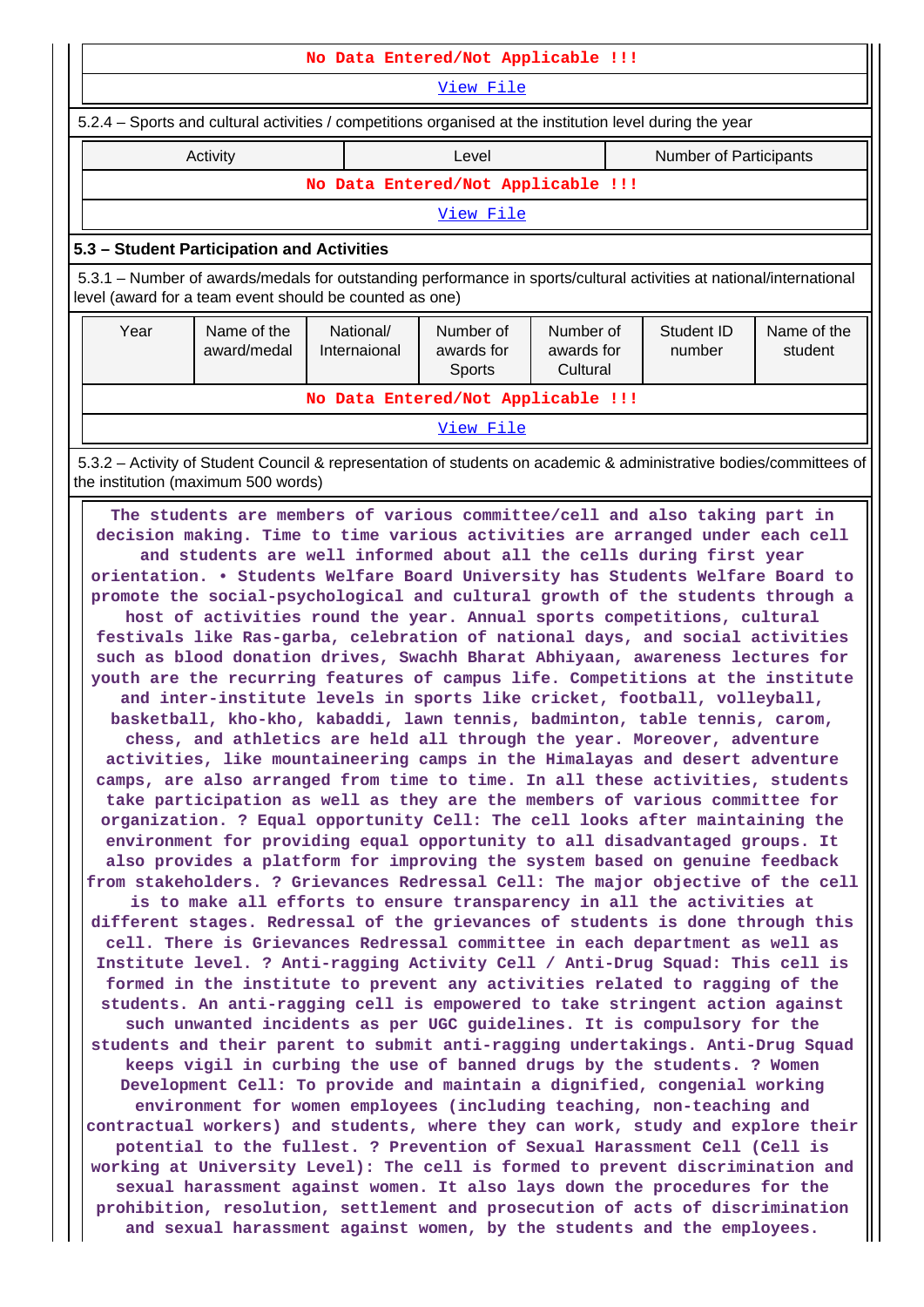**Committee deals with cases of discrimination and sexual harassment reported by teaching/non-teaching member/student. ? Gender Sensitization Cell: Creating awareness regarding gender biasing. This cell provides assistance to all through conducting workshop and awareness drives. ? Internal Quality Assurance cell: One students usually who is a ranker of semester VII is selected as member of IQAC. IQAC meetings with external members are arranged twice in a year. Quality issues related to academics, research and other are discussed in meeting. Suggestions given by external members are well taken and incorporated in decision making. ? Students organization:**

#### **5.4 – Alumni Engagement**

5.4.1 – Whether the institution has registered Alumni Association?

 **No**

5.4.2 – No. of registered Alumni:

**27194**

5.4.3 – Alumni contribution during the year (in Rupees) :

#### **2680000**

5.4.4 – Meetings/activities organized by Alumni Association :

 **Sr. No. Alumni Meet Organized Date 1. Singapore 12/10/2018 – 13/10/ 2018 2. Bangalore 15/12/18 10/02/19 3. Mumbai 15/12/18 12/01/19 4. New Delhi 15/12/18 5. Nirma Campus Ahmedabad 06/11/18 5/01/2019 Sr. No. Title of Activity Name of Alumni (id no.) Date Target Audience (No. of attendees) 1. Expert Lecture on Future Career Parth Mr. Manoj Parmar 16/10/18 B.Tech Sem-V (127) 2. Expert Lecture on "Latest Trends in Electronics" Mr. Dhaval Shah 02/03/19 B.Tech Sem-IV (132) 3. Expert lecture on "Product development and Innovative Design Thinking" Mr. Bhavin Dabhi (id no 96ME18) 16/10/2018 B.Tech. Mech Sem-VII (120) M.Tech Design Sem-I (16) 4. Expert lecture on "Scope and opportunities for Mechanical Engineers" Mr.Amar Patel, (id no 96ME72) 16/02/2019 B.Tech Mech Sem II (115) 5. Expert lecture on "Design Thinking related Concepts" Mr. Bhavin Dabhi (id no 96ME18) 15/03/2019 B.Tech Mech Sem II (116) 6. Expert lecture on "Application of Engineering Equation solver for various industrial problems" Mr.Amar Patel, (id no 96ME72) 06/04/2019 B.Tech. Mech Sem-VI (120) M.Tech Thermal Sem-II (18) 7. Machine Automation Mr. Rahil Dave (10MICC02) 28/6/2018 Faculty member of EC and IC Dept. (18) 8. Artificial Intelligence: IC Engineers Perspective Mr. Harsh Munshi (09BIC045) 21/08/2018 B.Tech-IC V(63) 9. Opportunity for IC Engineer Mr. Jinal Shah (97BIC056) 11/10/2018 B.Tech- IC-VII(62) 10. Interview Techniques Ms. Falak Shah (12BIC034) 15/10/2018 B.Tech-IC-VII(64) 11. Opportunity abroad for IC engineer Mr. Maulesh Kumar 19/10/2018 B.Tech- IC-V VII(105) 12. Role of IC Engineers in EPC and Design Industries Mr. Ujjawal Modi (09BIC032) 02/03/2019 B.Tech. IC Sem-II (58) 13. Scope of Entrepreneurship after IC Engineering Mr. Rahil Dave (10MICC02) 06/03/2019 B.Tech. IC Sem-II (58) 14. Delivered talk on civil engineering and it's scope. Khushali Modi (08MCLC008) 12/07/2018 B.Tech. Sem III 120 15. Career opportunities for students in India and abroad Mr. Dhyey Bhavsar (13BCL014), Mr. Harsh Naik (13BCL130) Mr. Deep Shah (13BCL098) 19/07/2018 B.Tech. (Sem V and VII) 200 16. Arbitration and Conciliation Mr. Anushrav Bhatt (00CT17) 28/09/2018 B.Tech. Sem VII (140) 17. Expert Lecture on Career Choice Mr. Nikunj Dave (05BCL067) 19/10/2018 B.Tech. Sem VII (140) 18. Design of Bunker and Silo Mr. Shashin Patel (06BCL071) 22/11/2018 M.Tech. Sem I (18) 19. Arranged women safety workshop for girl students Ms Megha Vyas (99CT22) 04/02/2019 B.Tech. Sem IV and VI (20) 20. Slip formwork Technique Mr Harishchandra Jakhmola (02MCLC03) 22/03/2019 B.Tech. Sem VI (140) 21. Good Construction Practices Mr**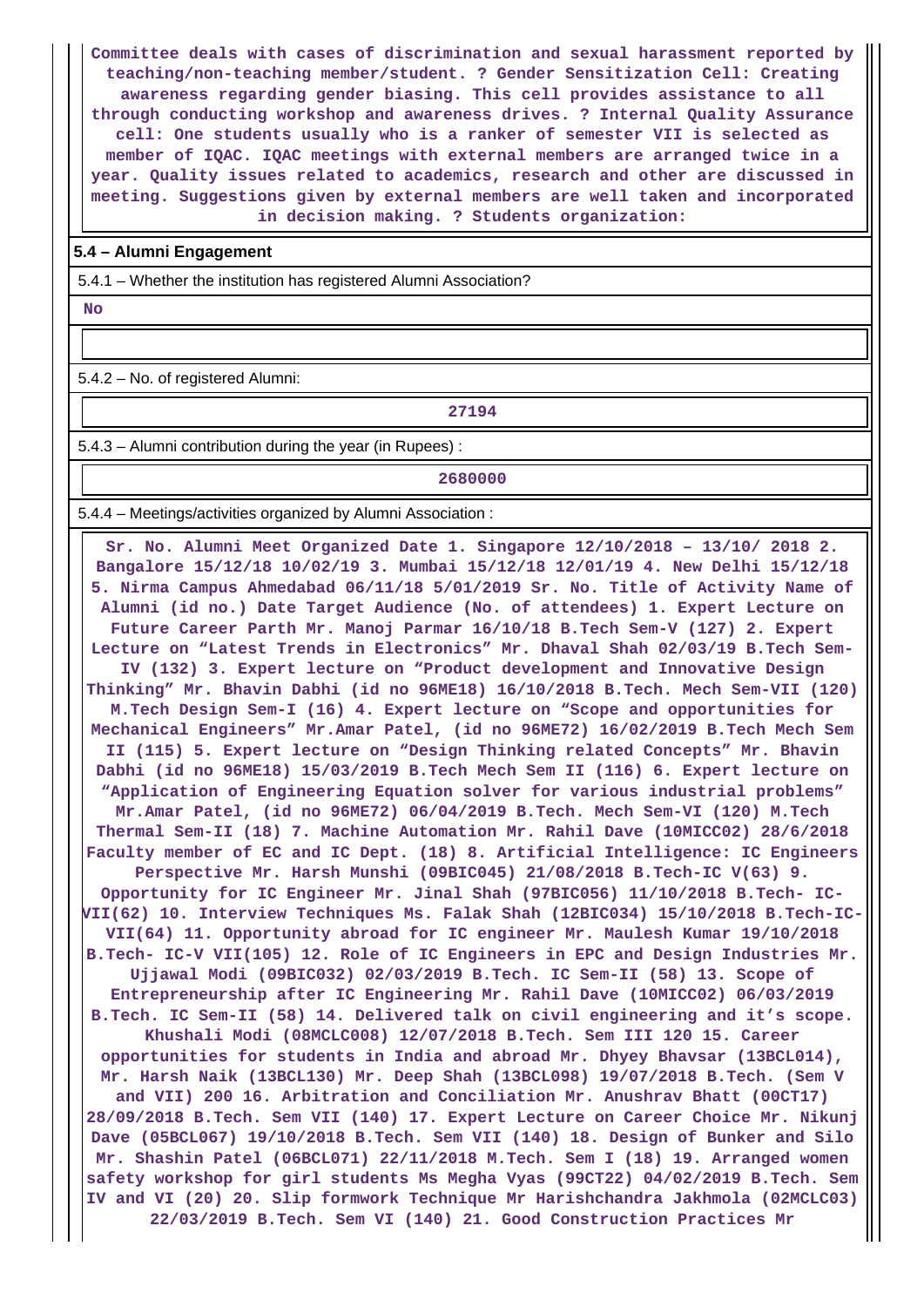**Harishchandra Jakhmola (02MCLC03) 22/03/2019 B.Tech. Sem IV (140) 22. Expert Lecture on Recent Trends in Augmented Reality and Virtual Reality Mr Tushar Thakkar (99it43) 14-09-2018 3rd/ 5th / 7th CE / I**

# **CRITERION VI – GOVERNANCE, LEADERSHIP AND MANAGEMENT**

## **6.1 – Institutional Vision and Leadership**

 6.1.1 – Mention two practices of decentralization and participative management during the last year (maximum 500 words)

 **1. Institute of Technology is bifurcated into two schools to smoothen the administrative, academic and research work in May 2018. School of technology is consisting of Computer Engineering, Instrumentation Control and Electronics Communication. School of Engineering is consisting of Civil Engineering, Electrical Engineering, Mechanical Engineering and Chemical Engineering. 2. The nomination of Alumni in Board of Studies of Various Institutes.**

6.1.2 – Does the institution have a Management Information System (MIS)?

*Yes* 

#### **6.2 – Strategy Development and Deployment**

6.2.1 – Quality improvement strategies adopted by the institution for each of the following (with in 100 words each):

| <b>Strategy Type</b>   | Details                                                                                                                                                                                                                                                                                                                                                                                                                                                                                                                                                                                                                                                                                                                                                                                                                                |
|------------------------|----------------------------------------------------------------------------------------------------------------------------------------------------------------------------------------------------------------------------------------------------------------------------------------------------------------------------------------------------------------------------------------------------------------------------------------------------------------------------------------------------------------------------------------------------------------------------------------------------------------------------------------------------------------------------------------------------------------------------------------------------------------------------------------------------------------------------------------|
| Curriculum Development | The curriculum development is the<br>continuous process at the Nirma<br>University. The departments/areas<br>invite feedback on the curriculum from<br>peers, industry experts, alumni,<br>outgoing students and parents. At the<br>same time the department level/area<br>level committees look at syllabus of<br>the leading institutes for<br>benchmarking, considers industry<br>expectations / graduate attributes and<br>the regulatory syllabi related<br>requirements to design the curricula.<br>The syllabus designed based on<br>brainstorming at the department level,<br>is discussed at the Board of Studies<br>(BoS) during its half yearly meeting.<br>The inputs from the BoS are<br>incorporated and forwarded to the<br>Faculty concerned for its<br>recommendations to Academic Council<br>(AC) of the University. |
| Teaching and Learning  | Teaching and learning at the institute<br>happen through a formal classroom,<br>laboratory and tutorial sessions. The<br>focus is to impart learning to make the<br>student industry ready and having life-<br>long learning skills. The curriculum<br>delivery emphasis on meeting Programme<br>Educational Objectives (PEOs) as well<br>as Programme Outcomes (POs). The course-<br>wise course learning outcomes (CLOs)<br>for UG and PG courses are prepared and<br>mapped to POs and subsequently PEOs.                                                                                                                                                                                                                                                                                                                           |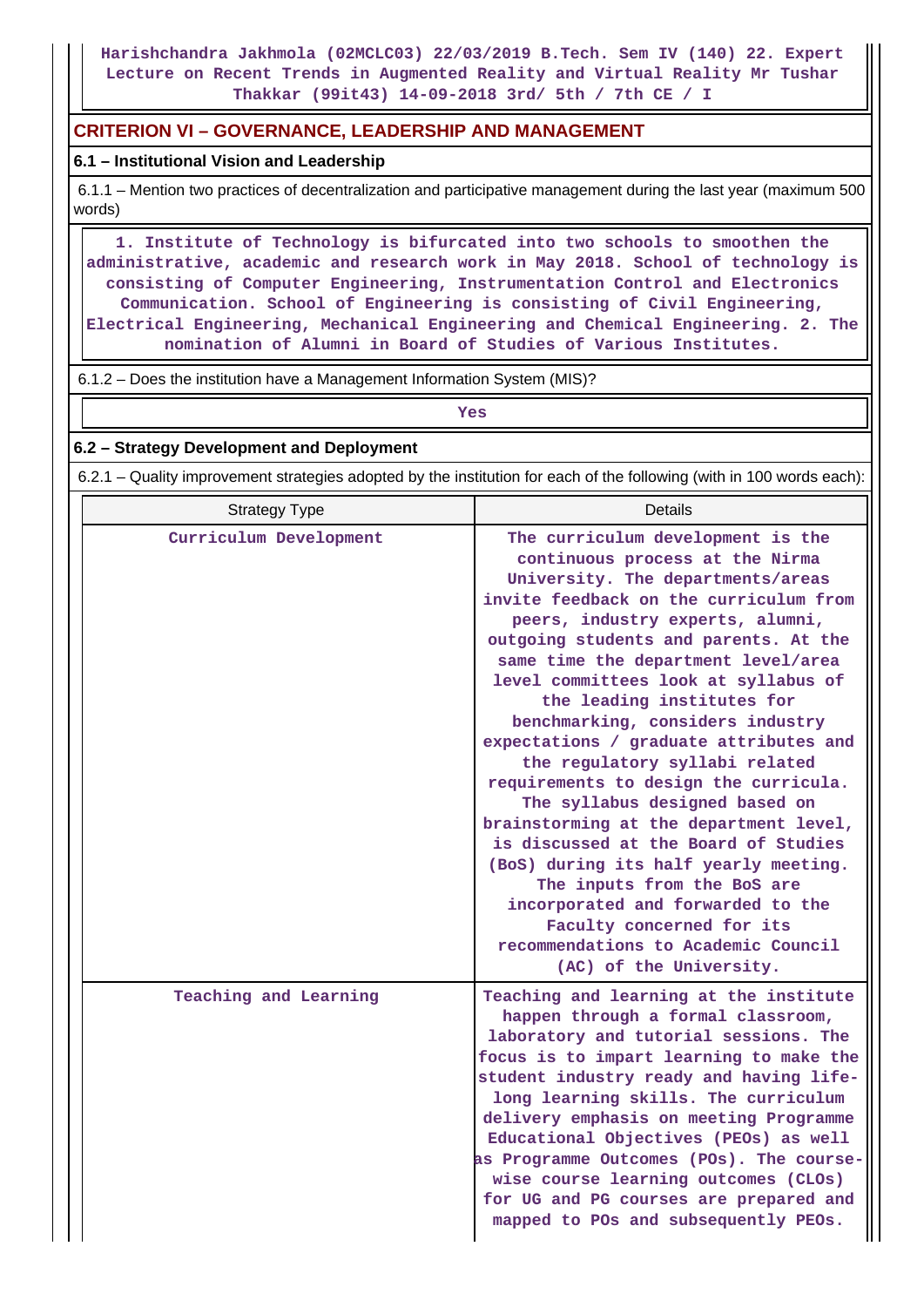|                                                               | The Course Design Policy is prepared<br>for reference of teachers. The use of<br>tools like Google classroom, NPTEL /<br>MOOC courses, Audio and Video<br>demonstrations, Blogs and Course<br>websites are extensively used,<br>supplemented by regular industrial<br>visits and cooperative teaching.                                                                                                                                                                                                                                                                                                                                                                                                                                                                                                                                                    |  |  |  |  |
|---------------------------------------------------------------|-----------------------------------------------------------------------------------------------------------------------------------------------------------------------------------------------------------------------------------------------------------------------------------------------------------------------------------------------------------------------------------------------------------------------------------------------------------------------------------------------------------------------------------------------------------------------------------------------------------------------------------------------------------------------------------------------------------------------------------------------------------------------------------------------------------------------------------------------------------|--|--|--|--|
| Examination and Evaluation                                    | individual student and a whole class is<br>calculated by considering performance<br>in various components namely class<br>test, assignments, projects, class<br>participation, tutorial sessional<br>examination, Lab work and Semester/Term<br>End Exam (S/TEE). For maintaining the<br>transparencies in the evaluation and<br>examination system, assessed answer<br>sheets are shown to concerned students<br>of all the examination conducted (i.e.<br>Class Test, Sessional and SEE). In few<br>of courses innovative methodologies of<br>evaluation were adopted like, seminars,<br>open book examination and Online<br>Multiple Choice Questions on Moodle.<br>The University has initiated<br>Revaluation System to facilitate<br>transparency in the evaluation system                                                                          |  |  |  |  |
| Research and Development                                      | Institute level and Department/Area<br>Level Research Committees were formed.<br>The bank of thrust areas for research<br>were prepared by each department/area<br>looking to national and international<br>scenario. Faculty members were asked to<br>prepare the research plan of the year<br>focusing on creating research climate<br>and overall development of the<br>department/area from the perspective of<br>funded research projects, quality<br>research papers, and Ph.D. research<br>work. Emphasis was also given to<br>publish the research work in good<br>quality journals having good impact<br>factor. Faculty members were encouraged<br>for the submission of major and minor<br>research projects in various external<br>funding agencies Time to time research<br>talks and Pedagogy Sessions by faculty<br>members were arranged. |  |  |  |  |
| Library, ICT and Physical<br>Infrastructure / Instrumentation | Library consists of collection of<br>Textbooks, Journals, Bound Volumes,<br>Conference Proceedings, General<br>Reference Material, Magazines. Library<br>also subscribed New Online EBSCO ebooks<br>package from April 2018. Newspapers and<br>CDs-DVDs are available for reference.<br>All faculty members are provided with                                                                                                                                                                                                                                                                                                                                                                                                                                                                                                                             |  |  |  |  |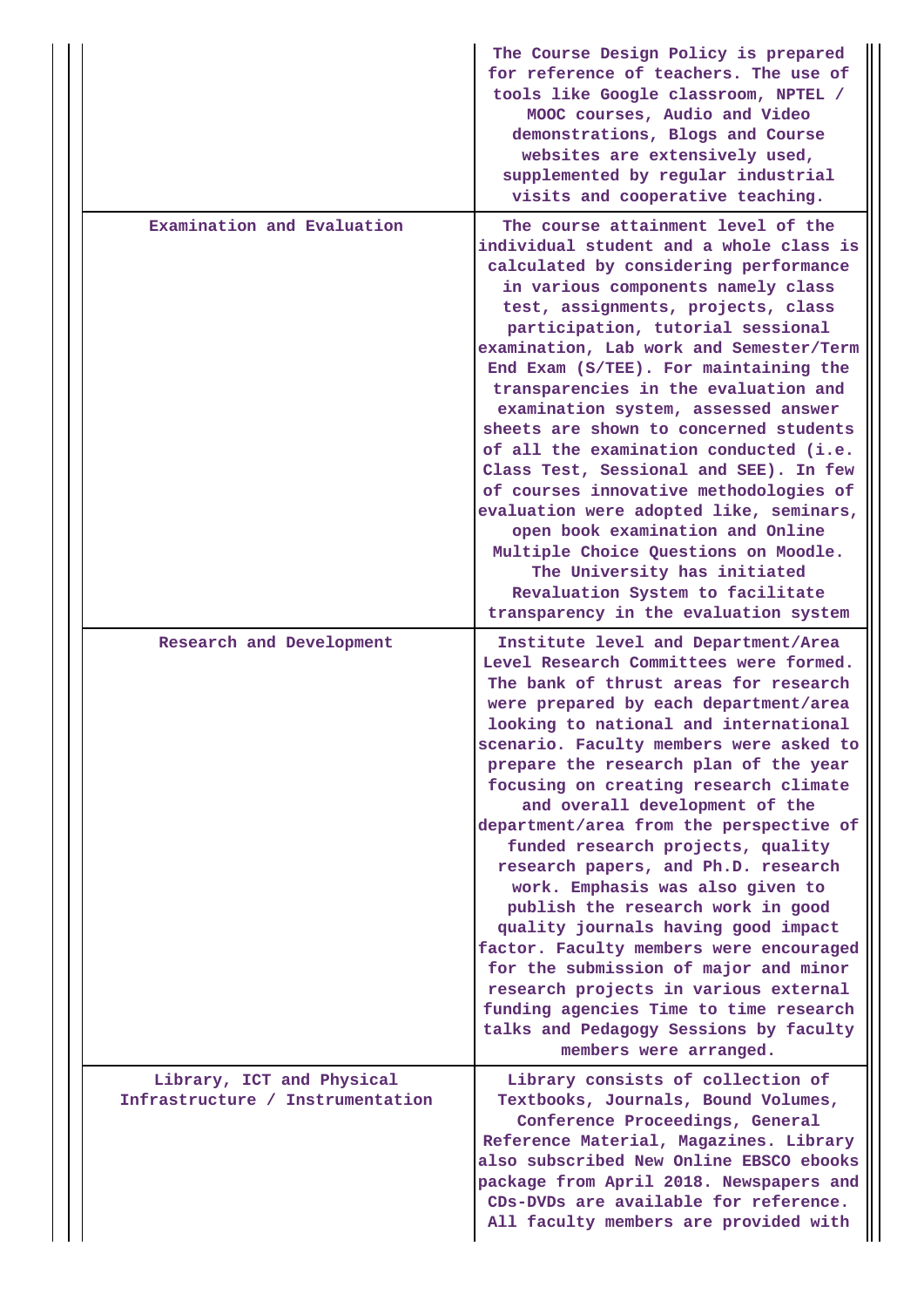|                                      | conducive seating environment with<br>adequate facilities and laptop. The<br>University has excellent sports<br>facilities comprising synthetic grounds<br>for basketball, volleyball, and tennis,<br>large fields for football and cricket,<br>table tennis room in addition to a well-<br>equipped modern gymnasium/well-<br>ventilated classrooms along with<br>projection facility and CCTV camera for<br>conducting classes. The University has<br>initiated Central Instrumentation<br>Centre for Research.                                                                                                                                                                                                           |
|--------------------------------------|-----------------------------------------------------------------------------------------------------------------------------------------------------------------------------------------------------------------------------------------------------------------------------------------------------------------------------------------------------------------------------------------------------------------------------------------------------------------------------------------------------------------------------------------------------------------------------------------------------------------------------------------------------------------------------------------------------------------------------|
| Human Resource Management            | To maintain the academic standards,<br>faculty and staff positions are filled<br>up in the department by following the<br>standard procedure of the recruitment.<br>Faculty members are promoted under the<br>Career Advancement Scheme (CAS) as per<br>UGC regulations. The technical staff<br>members were also promoted under CAS.<br>Adjunct faculty members are appointed<br>by invitation from institutes of repute<br>or from industry. In order to enhance<br>the knowledge and skills faculty and<br>staff are deputed for higher studies /<br>STTPs / FDPs / Industry based trainings<br>etc. The members are given the support<br>for publishing their research work,<br>travelling abroad and book writing etc. |
| Industry Interaction / Collaboration | The University provides platform for<br>industry interaction through visit,<br>guest lecture, training etc., The<br>inputs from industry personnel are<br>taken care in curriculum development.<br>The students' ar placed in top MNCs,<br>Private and Public sector enterprises.<br>The summer internship is an integral<br>part of the curriculum. Senior<br>professional from corporate or alumni<br>of the institute are also invited as a<br>resource person for updating the<br>knowledge of students on the latest<br>trends and developments in that<br>industry vertical. In an attempt to<br>bridge the gap between industry and<br>academia, NU also organizes Seminars,<br>Conclaves, Conferences etc.,         |

# 6.2.2 – Implementation of e-governance in areas of operations:

| E-governace area         | Details                                 |
|--------------------------|-----------------------------------------|
| Planning and Development | • MIS - Student Records • Timetable •   |
|                          | Budget preparatory process . Mentoring  |
|                          | Details • Feedback - Parents / Students |
|                          | Stakeholders . Course and Program       |
|                          | $Feedback \cdot FEO - GA - PLO - CLO$   |
|                          | <b>Assessment</b>                       |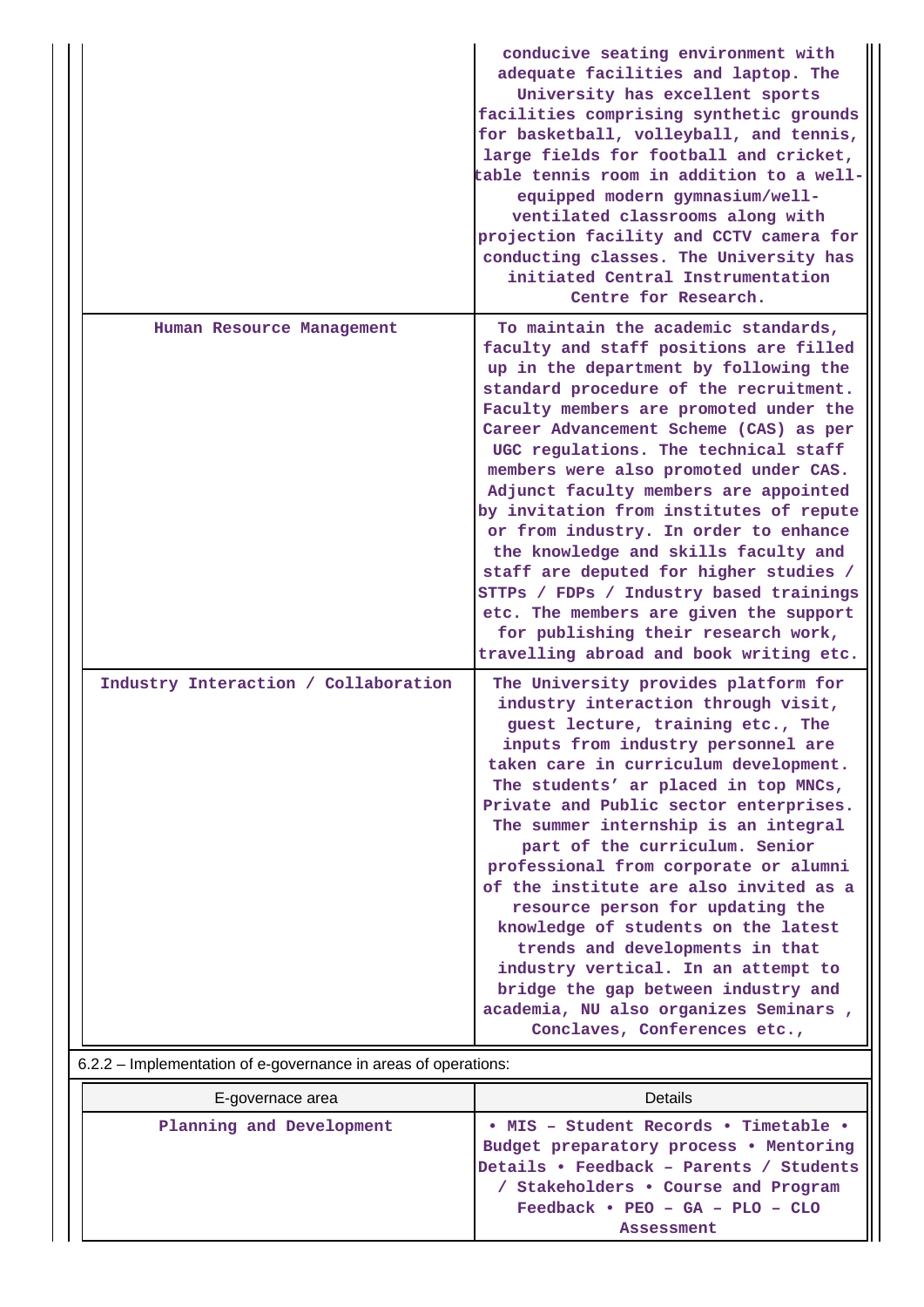|                                        | Administration                |                                                                                                       |                                                                                                                                                                                                                                                                                                                                                                                                                  | <b>• Extensive use of Intranet facility</b><br>for staff, student and faculty<br>communications . Employment Information<br>System for keeping records regarding: o<br>Circulars o Leave Reports o University<br>Notification / Important Forms / Pay<br>Slip / Income Tax Return Form Filling o<br>Employee Details - Educational<br>Qualifications / Experience / Mentor<br>Details / Personal Details o Useful<br>Links - Document Management System o<br>Biometric Leave Information . NAAC .<br>Institute / University Website . Query<br>to particular administrative head<br>through Web-Mail . End to End Admission<br>process through E-process . Skype for<br>interview / viva / Expert Lecture |  |  |  |
|----------------------------------------|-------------------------------|-------------------------------------------------------------------------------------------------------|------------------------------------------------------------------------------------------------------------------------------------------------------------------------------------------------------------------------------------------------------------------------------------------------------------------------------------------------------------------------------------------------------------------|-----------------------------------------------------------------------------------------------------------------------------------------------------------------------------------------------------------------------------------------------------------------------------------------------------------------------------------------------------------------------------------------------------------------------------------------------------------------------------------------------------------------------------------------------------------------------------------------------------------------------------------------------------------------------------------------------------------|--|--|--|
|                                        | Finance and Accounts          |                                                                                                       | • Use of ERP Software • University<br>level accounts software for budget<br>allocation/ head wise record keeping<br>and all other auxiliary function                                                                                                                                                                                                                                                             |                                                                                                                                                                                                                                                                                                                                                                                                                                                                                                                                                                                                                                                                                                           |  |  |  |
|                                        | Student Admission and Support |                                                                                                       | • Form filling through online portal .<br>Email communications with prospective<br>students for query resolution . Online<br>Payment of fees through E Platform .<br>Facilitation of Counselling process<br>online . Merit display through<br>admission portal . Online communication<br>regarding confirmation of admission .<br>Advertisement for admission through<br>University website and Electronic Media |                                                                                                                                                                                                                                                                                                                                                                                                                                                                                                                                                                                                                                                                                                           |  |  |  |
|                                        | Examination                   |                                                                                                       | ? Several continuous assessment<br>components are conducted online. ? The<br>results for continuous assessment and<br>semester end examination are notified<br>electronically.                                                                                                                                                                                                                                   |                                                                                                                                                                                                                                                                                                                                                                                                                                                                                                                                                                                                                                                                                                           |  |  |  |
| 6.3 - Faculty Empowerment Strategies   |                               |                                                                                                       |                                                                                                                                                                                                                                                                                                                                                                                                                  |                                                                                                                                                                                                                                                                                                                                                                                                                                                                                                                                                                                                                                                                                                           |  |  |  |
| of professional bodies during the year |                               |                                                                                                       |                                                                                                                                                                                                                                                                                                                                                                                                                  | 6.3.1 – Teachers provided with financial support to attend conferences / workshops and towards membership fee                                                                                                                                                                                                                                                                                                                                                                                                                                                                                                                                                                                             |  |  |  |
| Year                                   | Name of Teacher               | Name of conference/<br>Name of the<br>Amount of support<br>workshop attended<br>professional body for |                                                                                                                                                                                                                                                                                                                                                                                                                  |                                                                                                                                                                                                                                                                                                                                                                                                                                                                                                                                                                                                                                                                                                           |  |  |  |

|                                                                                                          | workshop attended<br>for which financial<br>support provided | professional body for<br>which membership<br>fee is provided |  |
|----------------------------------------------------------------------------------------------------------|--------------------------------------------------------------|--------------------------------------------------------------|--|
|                                                                                                          | No Data Entered/Not Applicable !!!                           |                                                              |  |
|                                                                                                          | View File                                                    |                                                              |  |
| con Number of professional development / odministrative training programmes examined by the University f |                                                              |                                                              |  |

 6.3.2 – Number of professional development / administrative training programmes organized by the University for teaching and non teaching staff during the year

| Year | Title of the<br>professional<br>development<br>programme<br>organised for<br>teaching staff | Title of the<br>administrative<br>training<br>programme<br>organised for<br>non-teaching | From date | To Date | Number of<br>participants<br>(Teaching<br>staff) | Number of<br>participants<br>(non-teaching<br>staff) |
|------|---------------------------------------------------------------------------------------------|------------------------------------------------------------------------------------------|-----------|---------|--------------------------------------------------|------------------------------------------------------|
|      |                                                                                             |                                                                                          |           |         |                                                  |                                                      |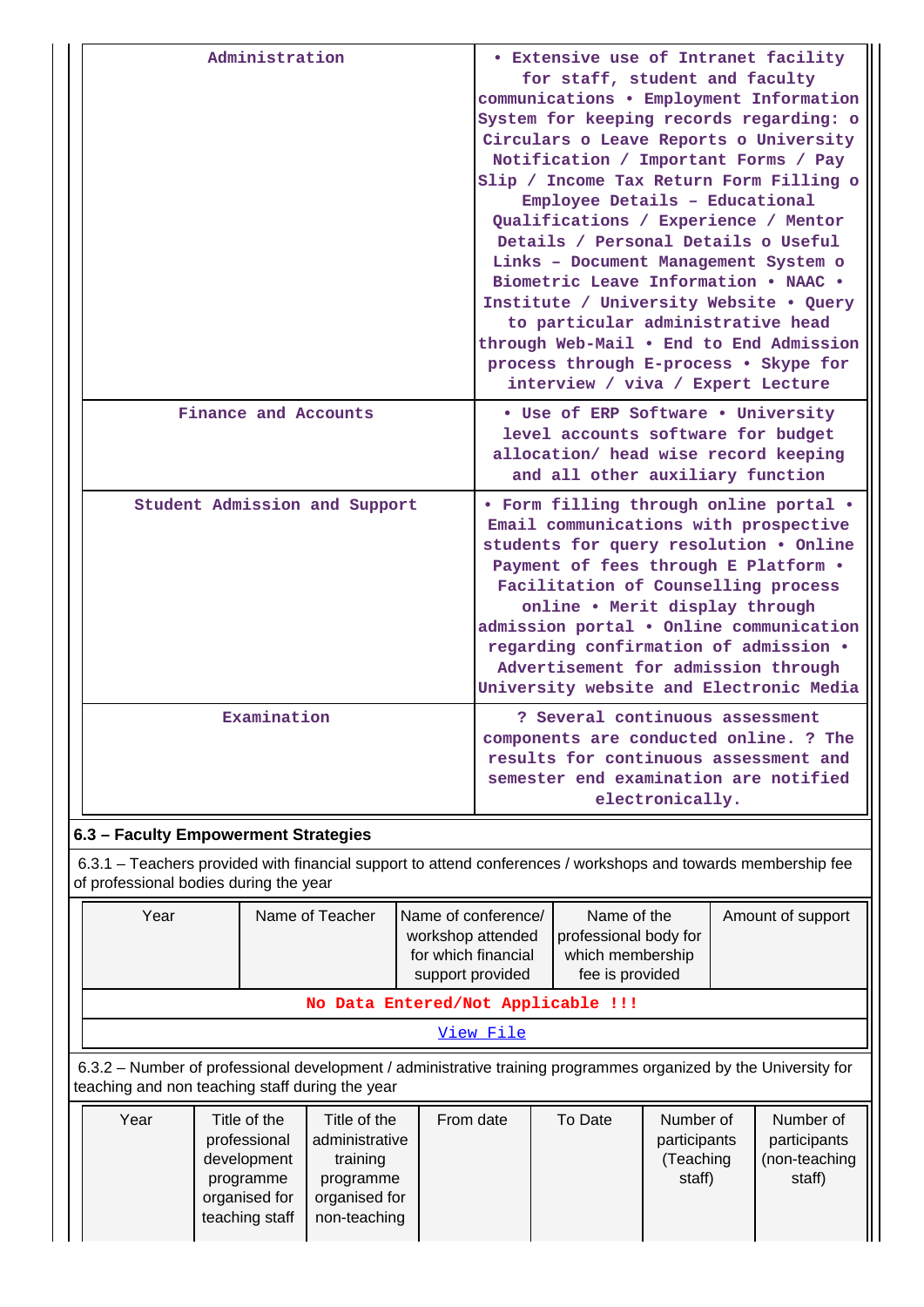|                                                                                                                                                                                                                                                                                                                                                                                                                                                                                                                                                                                                                                                                                                                                                                                                                                                                                                                                                                                                                                                                                                                                                                                                                                                           |                                         | staff            |              |  |           |              |          |                  |  |
|-----------------------------------------------------------------------------------------------------------------------------------------------------------------------------------------------------------------------------------------------------------------------------------------------------------------------------------------------------------------------------------------------------------------------------------------------------------------------------------------------------------------------------------------------------------------------------------------------------------------------------------------------------------------------------------------------------------------------------------------------------------------------------------------------------------------------------------------------------------------------------------------------------------------------------------------------------------------------------------------------------------------------------------------------------------------------------------------------------------------------------------------------------------------------------------------------------------------------------------------------------------|-----------------------------------------|------------------|--------------|--|-----------|--------------|----------|------------------|--|
| No Data Entered/Not Applicable !!!                                                                                                                                                                                                                                                                                                                                                                                                                                                                                                                                                                                                                                                                                                                                                                                                                                                                                                                                                                                                                                                                                                                                                                                                                        |                                         |                  |              |  |           |              |          |                  |  |
| View File                                                                                                                                                                                                                                                                                                                                                                                                                                                                                                                                                                                                                                                                                                                                                                                                                                                                                                                                                                                                                                                                                                                                                                                                                                                 |                                         |                  |              |  |           |              |          |                  |  |
| 6.3.3 - No. of teachers attending professional development programmes, viz., Orientation Programme, Refresher<br>Course, Short Term Course, Faculty Development Programmes during the year                                                                                                                                                                                                                                                                                                                                                                                                                                                                                                                                                                                                                                                                                                                                                                                                                                                                                                                                                                                                                                                                |                                         |                  |              |  |           |              |          |                  |  |
| Title of the<br>professional<br>development<br>programme                                                                                                                                                                                                                                                                                                                                                                                                                                                                                                                                                                                                                                                                                                                                                                                                                                                                                                                                                                                                                                                                                                                                                                                                  | Number of teachers<br>who attended      |                  | From Date    |  | To date   |              | Duration |                  |  |
| No Data Entered/Not Applicable !!!                                                                                                                                                                                                                                                                                                                                                                                                                                                                                                                                                                                                                                                                                                                                                                                                                                                                                                                                                                                                                                                                                                                                                                                                                        |                                         |                  |              |  |           |              |          |                  |  |
| View File                                                                                                                                                                                                                                                                                                                                                                                                                                                                                                                                                                                                                                                                                                                                                                                                                                                                                                                                                                                                                                                                                                                                                                                                                                                 |                                         |                  |              |  |           |              |          |                  |  |
| 6.3.4 - Faculty and Staff recruitment (no. for permanent recruitment):                                                                                                                                                                                                                                                                                                                                                                                                                                                                                                                                                                                                                                                                                                                                                                                                                                                                                                                                                                                                                                                                                                                                                                                    |                                         |                  |              |  |           |              |          |                  |  |
|                                                                                                                                                                                                                                                                                                                                                                                                                                                                                                                                                                                                                                                                                                                                                                                                                                                                                                                                                                                                                                                                                                                                                                                                                                                           | Teaching                                |                  |              |  |           | Non-teaching |          |                  |  |
| Permanent                                                                                                                                                                                                                                                                                                                                                                                                                                                                                                                                                                                                                                                                                                                                                                                                                                                                                                                                                                                                                                                                                                                                                                                                                                                 |                                         | <b>Full Time</b> |              |  | Permanent |              |          | <b>Full Time</b> |  |
| 60                                                                                                                                                                                                                                                                                                                                                                                                                                                                                                                                                                                                                                                                                                                                                                                                                                                                                                                                                                                                                                                                                                                                                                                                                                                        |                                         | 60               |              |  | 29        |              |          | 29               |  |
| 6.3.5 - Welfare schemes for                                                                                                                                                                                                                                                                                                                                                                                                                                                                                                                                                                                                                                                                                                                                                                                                                                                                                                                                                                                                                                                                                                                                                                                                                               |                                         |                  |              |  |           |              |          |                  |  |
| Teaching                                                                                                                                                                                                                                                                                                                                                                                                                                                                                                                                                                                                                                                                                                                                                                                                                                                                                                                                                                                                                                                                                                                                                                                                                                                  |                                         |                  | Non-teaching |  |           |              |          | <b>Students</b>  |  |
| YES                                                                                                                                                                                                                                                                                                                                                                                                                                                                                                                                                                                                                                                                                                                                                                                                                                                                                                                                                                                                                                                                                                                                                                                                                                                       |                                         |                  | YES          |  |           |              |          | YES              |  |
| 6.4 - Financial Management and Resource Mobilization                                                                                                                                                                                                                                                                                                                                                                                                                                                                                                                                                                                                                                                                                                                                                                                                                                                                                                                                                                                                                                                                                                                                                                                                      |                                         |                  |              |  |           |              |          |                  |  |
| 6.4.1 – Institution conducts internal and external financial audits regularly (with in 100 words each)                                                                                                                                                                                                                                                                                                                                                                                                                                                                                                                                                                                                                                                                                                                                                                                                                                                                                                                                                                                                                                                                                                                                                    |                                         |                  |              |  |           |              |          |                  |  |
| As per the provision of the Nirma University Act section 25(3) (4), the<br>Accounts of the Universities shall be audited not less than once per year by a<br>Statutory Auditor who shall be a Chartered Accountant or a firm of Chartered<br>Accountants as defined in the Chartered Accountant Act 1949 who shall be<br>appointed by the Board and the Accounts of the University certified by the<br>person or firm so appointed or any other person authorized in this behalf<br>together with the audit report thereon shall be placed before the Board and the<br>Board may issue such instructions to the University in respect thereof as it<br>deems fit and the University shall comply with such instructions. As per<br>Section 25(5) of Nirma University Act, The accounts of the University shall be<br>audited by an internal auditor who shall be a Chartered Accountant or a firm of<br>Chartered Accountants appointed by the Board, to ensure concurrent audit of all<br>books of accounts, and such periodic internal audit reports shall be placed<br>before the Board for review. Nirma University has the regulation for the<br>conduct of the internal audit. We have full time internal auditor who is a<br>chartered accountant. |                                         |                  |              |  |           |              |          |                  |  |
| 6.4.2 – Funds / Grants received from management, non-government bodies, individuals, philanthropies during the<br>year(not covered in Criterion III)                                                                                                                                                                                                                                                                                                                                                                                                                                                                                                                                                                                                                                                                                                                                                                                                                                                                                                                                                                                                                                                                                                      |                                         |                  |              |  |           |              |          |                  |  |
| Name of the non government<br>Funds/ Grnats received in Rs.<br>Purpose<br>funding agencies /individuals                                                                                                                                                                                                                                                                                                                                                                                                                                                                                                                                                                                                                                                                                                                                                                                                                                                                                                                                                                                                                                                                                                                                                   |                                         |                  |              |  |           |              |          |                  |  |
| No Data Entered/Not Applicable !!!                                                                                                                                                                                                                                                                                                                                                                                                                                                                                                                                                                                                                                                                                                                                                                                                                                                                                                                                                                                                                                                                                                                                                                                                                        |                                         |                  |              |  |           |              |          |                  |  |
| No file uploaded.                                                                                                                                                                                                                                                                                                                                                                                                                                                                                                                                                                                                                                                                                                                                                                                                                                                                                                                                                                                                                                                                                                                                                                                                                                         |                                         |                  |              |  |           |              |          |                  |  |
| 6.4.3 - Total corpus fund generated                                                                                                                                                                                                                                                                                                                                                                                                                                                                                                                                                                                                                                                                                                                                                                                                                                                                                                                                                                                                                                                                                                                                                                                                                       |                                         |                  |              |  |           |              |          |                  |  |
|                                                                                                                                                                                                                                                                                                                                                                                                                                                                                                                                                                                                                                                                                                                                                                                                                                                                                                                                                                                                                                                                                                                                                                                                                                                           |                                         |                  | 0            |  |           |              |          |                  |  |
|                                                                                                                                                                                                                                                                                                                                                                                                                                                                                                                                                                                                                                                                                                                                                                                                                                                                                                                                                                                                                                                                                                                                                                                                                                                           | 6.5 - Internal Quality Assurance System |                  |              |  |           |              |          |                  |  |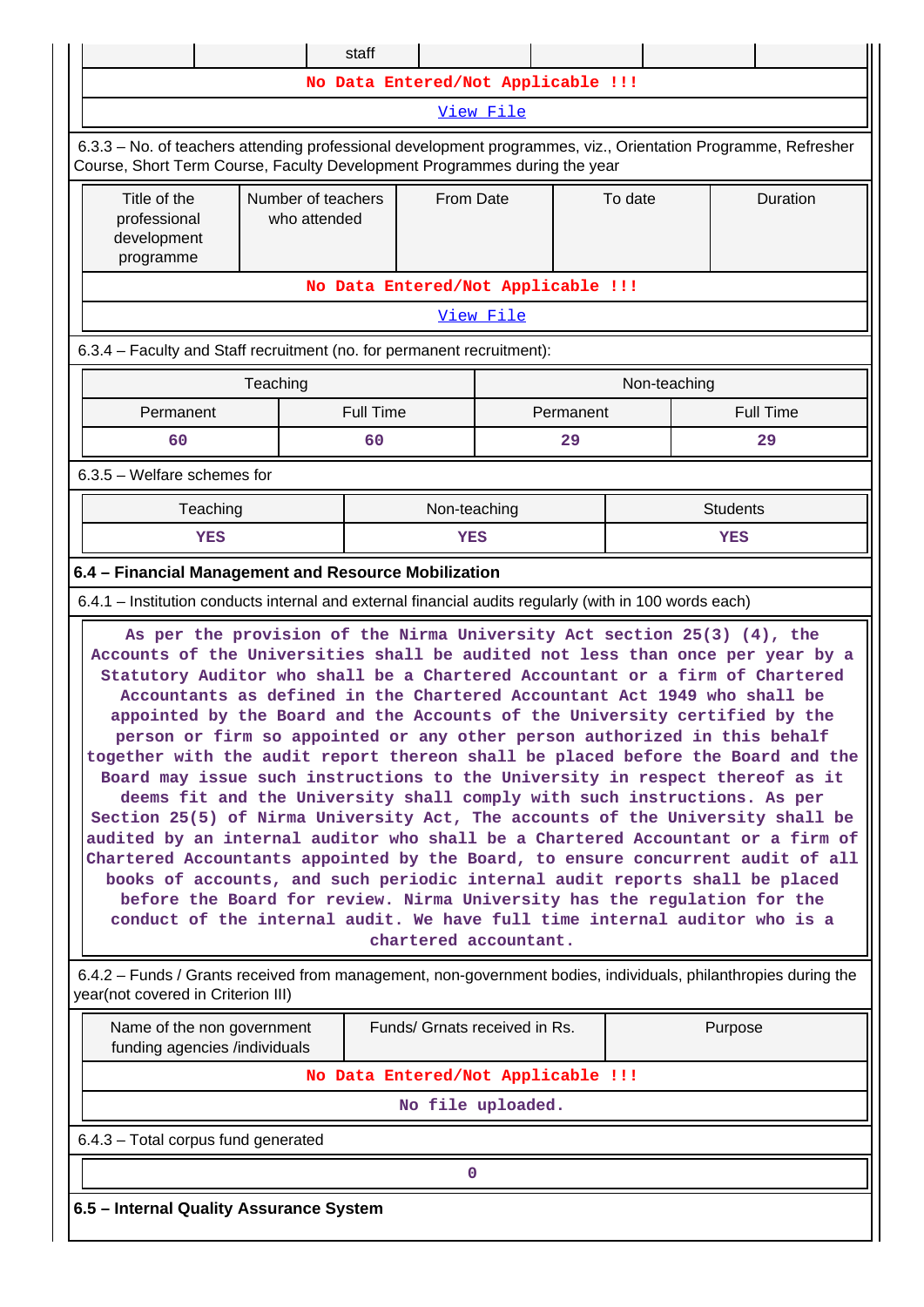6.5.1 – Whether Academic and Administrative Audit (AAA) has been done? **Audit Type**  The External **Internal Communist External Communist External Communist External Communist External Communist External Communist External Communist External Communist External Communist External Communist Exte** Yes/No | Agency | Yes/No | Authority **Academic Yes NBA Yes Nirma University Administrative Yes NBA Yes Nirma University** 6.5.2 – What efforts are made by the University to promote autonomy in the affiliated/constituent colleges? (if applicable) **Training Programme for Office Assistants 19.02.2019 to 07.03.2019 27 Training Programme for Laboratory Assistants 19.02.2019 to 07.03.2019 6 Training Programme for Library Assistants 19.02.2019 to 07.03.2019 9** 6.5.3 – Activities and support from the Parent – Teacher Association (at least three) **NIL**  6.5.4 – Development programmes for support staff (at least three) **Organised Training Programme for Office Assistants during 19.02.2019 to 07.03.2019, Participants benefitted are 27 Training Programme for Laboratory Assistants 19.02.2019 to 07.03.2019 6 Training Programme for Library Assistants 19.02.2019 to 07.03.2019 9** 6.5.5 – Post Accreditation initiative(s) (mention at least three) **Establishment of Directorate of Research and Innovation Accreditation of various programmes Framed Structured Tutorial Policy for better teacher learning** 6.5.6 – Internal Quality Assurance System Details a) Submission of Data for AISHE portal **Yes** b)Participation in NIRF **Yes** c)ISO certification **No** d)NBA or any other quality audit **Yes** 6.5.7 – Number of Quality Initiatives undertaken during the year Year | Name of quality initiative by IQAC Date of conducting IQAC Duration From Duration To Number of participants **No Data Entered/Not Applicable !!!** [View File](https://assessmentonline.naac.gov.in/public/Postacc/Quality_Initiatives_B/2997_Quality_Initiatives_B_1582630327.xlsx) **CRITERION VII – INSTITUTIONAL VALUES AND BEST PRACTICES 7.1 – Institutional Values and Social Responsibilities** 7.1.1 – Gender Equity (Number of gender equity promotion programmes organized by the institution during the year) Title of the programme Period from  $\vert$  Period To  $\vert$  Number of Participants Female Male **Gender sensitization and equal 16/07/2018 16/07/2018 16 3**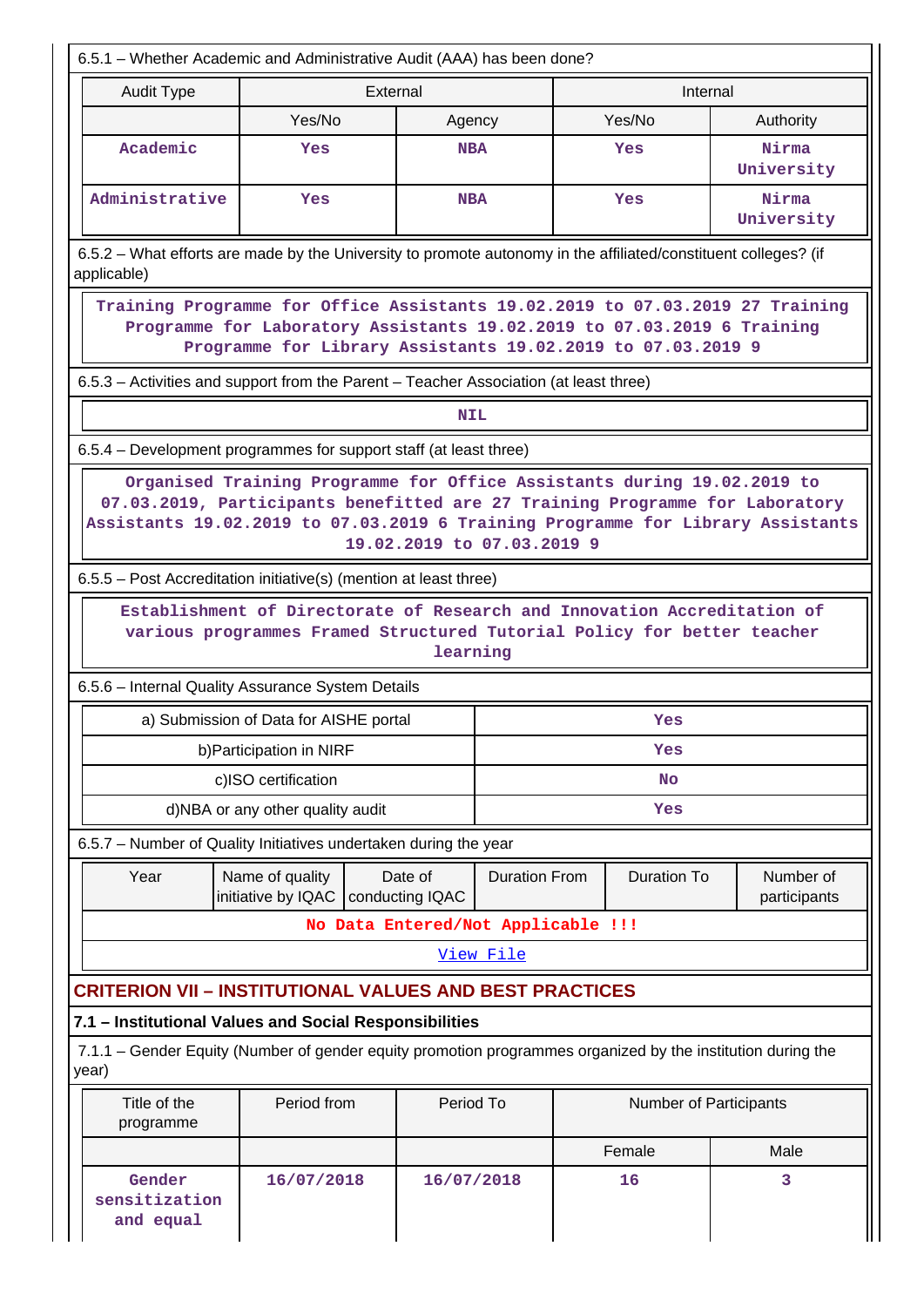| opportunities                                                                                                                                                                             |            |            |     |              |
|-------------------------------------------------------------------------------------------------------------------------------------------------------------------------------------------|------------|------------|-----|--------------|
| Gender<br>sensitization<br>and equal<br>opportunities                                                                                                                                     | 24/07/2018 | 24/07/2018 | 70  | 66           |
| Self Defence<br>Workshop                                                                                                                                                                  | 10/01/2019 | 10/12/2019 | 88  | 135          |
| Diversity at<br>Workplace -<br>Working<br>together to<br>make a great<br>place to work                                                                                                    | 22/02/2019 | 22/02/2019 | 87  | 116          |
| Gender<br>sensitization<br>and equal<br>opportunities                                                                                                                                     | 26/06/2019 | 26/06/2019 | 110 | 152          |
| An awareness<br>session on<br>objectives and<br>activities of<br>Woman<br>Development<br>Cell during<br>Orientation<br>programme of<br>M. Pharm. new<br>entrants at<br><b>IPNU</b>        | 21/07/2018 | 21/07/2018 | 41  | 9            |
| An awareness<br>session on<br>objectives and<br>activities of<br>Woman<br>Development<br>Cell during<br>Orientation<br>programme of<br><b>B.Pharm.</b> new<br>entrants at<br><b>IPNU</b>  | 25/09/2018 | 25/09/2018 | 56  | 49           |
| Workshop on<br>"Self-defense<br>for Girl<br>students" was<br>organized for<br>Semester-II of<br>B.Pharm., M.<br>Pharm., and<br>newly admitted<br>Ph.D. Girl<br>students at<br><b>IPNU</b> | 20/02/2019 | 20/02/2019 | 70  | $\mathbf{0}$ |
| Workshop on<br>'Legal                                                                                                                                                                     | 22/10/2018 | 22/10/2019 | 270 | 130          |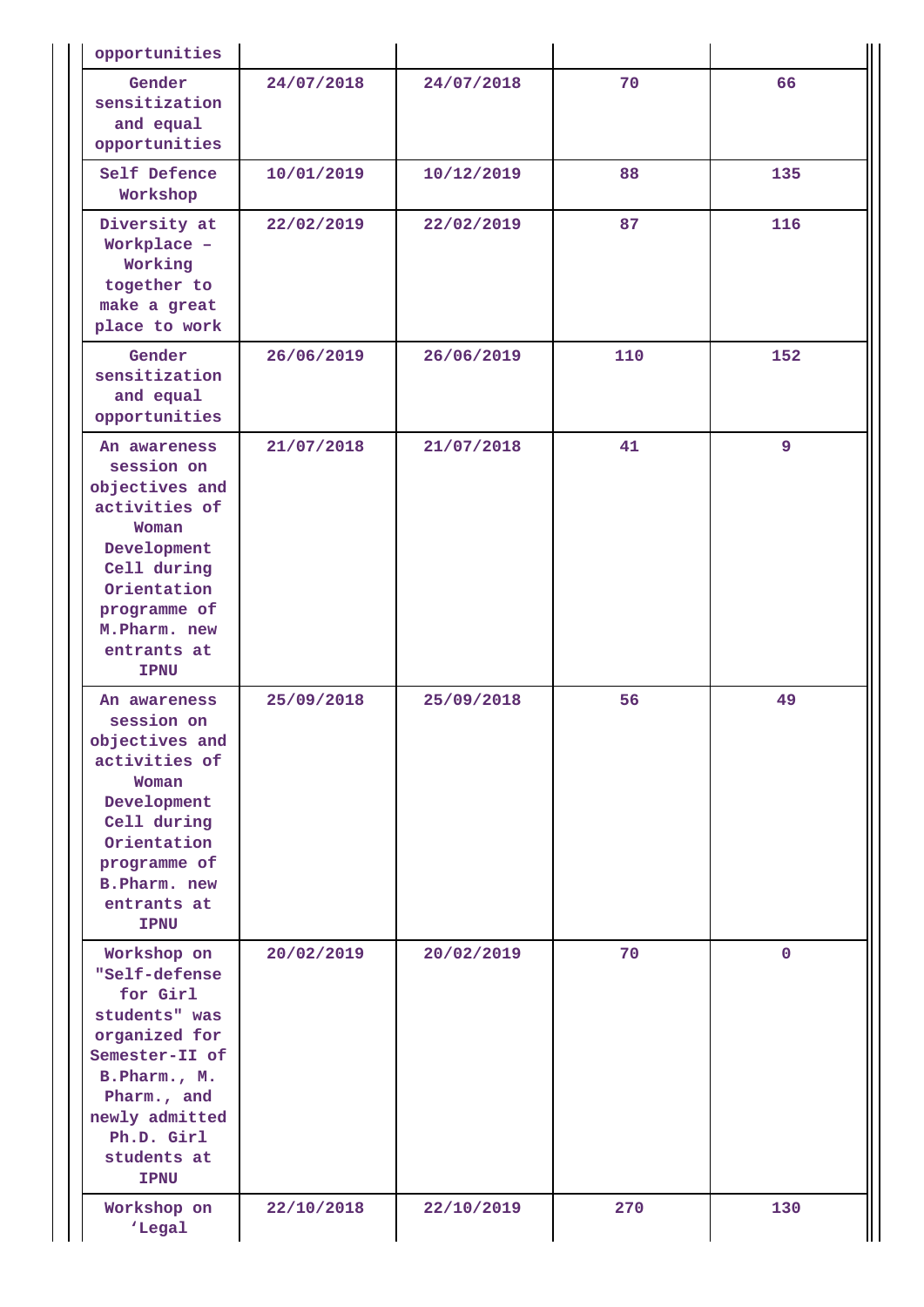| Awareness on<br>Laws Relating<br>to Women'                                                   |                                                                                                                                                                                                                                                                                                                                                                                                                                                                                                                                                                                                                                                                           |                                                                                                   |                                                      |            |                                    |                          |                            |                                                     |    |
|----------------------------------------------------------------------------------------------|---------------------------------------------------------------------------------------------------------------------------------------------------------------------------------------------------------------------------------------------------------------------------------------------------------------------------------------------------------------------------------------------------------------------------------------------------------------------------------------------------------------------------------------------------------------------------------------------------------------------------------------------------------------------------|---------------------------------------------------------------------------------------------------|------------------------------------------------------|------------|------------------------------------|--------------------------|----------------------------|-----------------------------------------------------|----|
| Workshop on the<br>Culture of<br>Consent and<br>Rejection                                    |                                                                                                                                                                                                                                                                                                                                                                                                                                                                                                                                                                                                                                                                           | 05/02/2019                                                                                        |                                                      | 05/02/2019 |                                    |                          | 20                         |                                                     | 10 |
| International<br>Women's Day                                                                 |                                                                                                                                                                                                                                                                                                                                                                                                                                                                                                                                                                                                                                                                           | 08/03/2019                                                                                        |                                                      |            | 08/03/2019                         |                          | 26                         |                                                     | 4  |
| 7.1.2 - Environmental Consciousness and Sustainability/Alternate Energy initiatives such as: |                                                                                                                                                                                                                                                                                                                                                                                                                                                                                                                                                                                                                                                                           |                                                                                                   |                                                      |            |                                    |                          |                            |                                                     |    |
| Percentage of power requirement of the University met by the renewable energy sources        |                                                                                                                                                                                                                                                                                                                                                                                                                                                                                                                                                                                                                                                                           |                                                                                                   |                                                      |            |                                    |                          |                            |                                                     |    |
|                                                                                              | Percentage of power requirement of the University met by the renewable energy<br>sources. Initiation of 100 KW solar system for hostels. Availability of 5000<br>litre solar water heater installed in the hostel. The course on Environmental<br>Studies course is offered by various institutes to guides students on<br>sustainability issues and motivates them to adopt environment friendly<br>practices. Field trips, NSS Camps etc. are also used to raise environmental<br>consciousness amongst students. Students are made aware about the correct usage<br>of electricity and other facilities. The usage of solar energy in the campus<br>has been initiated |                                                                                                   |                                                      |            |                                    |                          |                            |                                                     |    |
| 7.1.3 - Differently abled (Divyangjan) friendliness                                          |                                                                                                                                                                                                                                                                                                                                                                                                                                                                                                                                                                                                                                                                           |                                                                                                   |                                                      |            |                                    |                          |                            |                                                     |    |
|                                                                                              | Item facilities                                                                                                                                                                                                                                                                                                                                                                                                                                                                                                                                                                                                                                                           |                                                                                                   | Yes/No                                               |            |                                    | Number of beneficiaries  |                            |                                                     |    |
|                                                                                              | Physical facilities                                                                                                                                                                                                                                                                                                                                                                                                                                                                                                                                                                                                                                                       |                                                                                                   | Yes                                                  |            |                                    | 13                       |                            |                                                     |    |
|                                                                                              | Provision for lift                                                                                                                                                                                                                                                                                                                                                                                                                                                                                                                                                                                                                                                        |                                                                                                   | Yes                                                  |            |                                    | 13                       |                            |                                                     |    |
|                                                                                              | Ramp/Rails                                                                                                                                                                                                                                                                                                                                                                                                                                                                                                                                                                                                                                                                |                                                                                                   | Yes                                                  |            |                                    | 13                       |                            |                                                     |    |
|                                                                                              | <b>Rest Rooms</b>                                                                                                                                                                                                                                                                                                                                                                                                                                                                                                                                                                                                                                                         |                                                                                                   | Yes                                                  |            |                                    |                          | 13                         |                                                     |    |
| Scribes for examination                                                                      |                                                                                                                                                                                                                                                                                                                                                                                                                                                                                                                                                                                                                                                                           |                                                                                                   | Yes                                                  |            |                                    |                          | 0                          |                                                     |    |
|                                                                                              | Any other similar<br>facility                                                                                                                                                                                                                                                                                                                                                                                                                                                                                                                                                                                                                                             |                                                                                                   | Yes                                                  |            |                                    |                          | 2                          |                                                     |    |
| Special skill development<br>for differently abled                                           | students                                                                                                                                                                                                                                                                                                                                                                                                                                                                                                                                                                                                                                                                  |                                                                                                   | Yes                                                  |            |                                    | 0                        |                            |                                                     |    |
| 7.1.4 - Inclusion and Situatedness                                                           |                                                                                                                                                                                                                                                                                                                                                                                                                                                                                                                                                                                                                                                                           |                                                                                                   |                                                      |            |                                    |                          |                            |                                                     |    |
| Year                                                                                         | Number of<br>initiatives to<br>address<br>locational<br>advantages<br>and disadva<br>ntages                                                                                                                                                                                                                                                                                                                                                                                                                                                                                                                                                                               | Number of<br>initiatives<br>taken to<br>engage with<br>and<br>contribute to<br>local<br>community | Duration<br>Date                                     |            |                                    | Name of<br>initiative    | <b>Issues</b><br>addressed | Number of<br>participating<br>students<br>and staff |    |
|                                                                                              |                                                                                                                                                                                                                                                                                                                                                                                                                                                                                                                                                                                                                                                                           |                                                                                                   |                                                      |            | No Data Entered/Not Applicable !!! |                          |                            |                                                     |    |
|                                                                                              | View File                                                                                                                                                                                                                                                                                                                                                                                                                                                                                                                                                                                                                                                                 |                                                                                                   |                                                      |            |                                    |                          |                            |                                                     |    |
|                                                                                              | 7.1.5 - Human Values and Professional Ethics Code of conduct (handbooks) for various stakeholders                                                                                                                                                                                                                                                                                                                                                                                                                                                                                                                                                                         |                                                                                                   |                                                      |            |                                    |                          |                            |                                                     |    |
|                                                                                              | <b>Title</b>                                                                                                                                                                                                                                                                                                                                                                                                                                                                                                                                                                                                                                                              |                                                                                                   | Date of publication                                  |            |                                    | Follow up(max 100 words) |                            |                                                     |    |
| Code of Professional<br>Ethics                                                               |                                                                                                                                                                                                                                                                                                                                                                                                                                                                                                                                                                                                                                                                           |                                                                                                   | 09/12/2019<br>Implemented as per UGC<br>Notification |            |                                    |                          |                            |                                                     |    |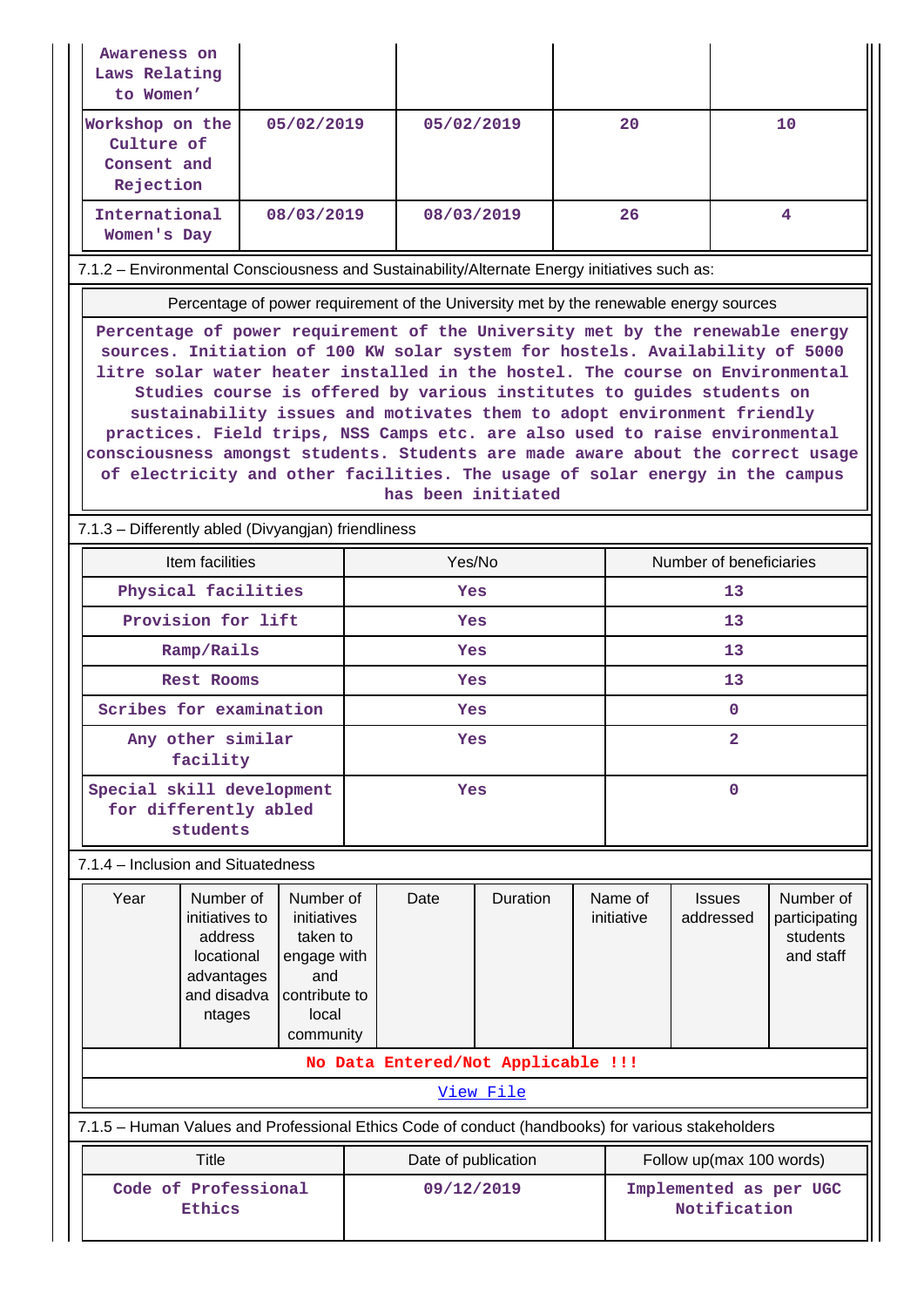| Scheme to promote<br>Research and Innovation<br>amongst students                                                                                                                                                                                                                                                                                                                                                                                                                                                                                                                                                                                                                                                                                                                                                       |  | 03/05/2019                         |                    | All the Institutes will<br>utilize this scheme to<br>strengthening the<br>research |  |  |  |
|------------------------------------------------------------------------------------------------------------------------------------------------------------------------------------------------------------------------------------------------------------------------------------------------------------------------------------------------------------------------------------------------------------------------------------------------------------------------------------------------------------------------------------------------------------------------------------------------------------------------------------------------------------------------------------------------------------------------------------------------------------------------------------------------------------------------|--|------------------------------------|--------------------|------------------------------------------------------------------------------------|--|--|--|
| Policy for Promotion of<br>Academic Integrity and<br>Prevention of Plagiarism                                                                                                                                                                                                                                                                                                                                                                                                                                                                                                                                                                                                                                                                                                                                          |  | 02/05/2019                         |                    | Followed the policy<br>during submission of<br>Research related<br>documents       |  |  |  |
| 7.1.6 - Activities conducted for promotion of universal Values and Ethics                                                                                                                                                                                                                                                                                                                                                                                                                                                                                                                                                                                                                                                                                                                                              |  |                                    |                    |                                                                                    |  |  |  |
| Activity                                                                                                                                                                                                                                                                                                                                                                                                                                                                                                                                                                                                                                                                                                                                                                                                               |  | <b>Duration From</b>               | <b>Duration To</b> | Number of participants                                                             |  |  |  |
|                                                                                                                                                                                                                                                                                                                                                                                                                                                                                                                                                                                                                                                                                                                                                                                                                        |  | No Data Entered/Not Applicable !!! |                    |                                                                                    |  |  |  |
|                                                                                                                                                                                                                                                                                                                                                                                                                                                                                                                                                                                                                                                                                                                                                                                                                        |  |                                    | View File          |                                                                                    |  |  |  |
| 7.1.7 - Initiatives taken by the institution to make the campus eco-friendly (at least five)                                                                                                                                                                                                                                                                                                                                                                                                                                                                                                                                                                                                                                                                                                                           |  |                                    |                    |                                                                                    |  |  |  |
| maintenance of green campus. 4. Recycling of sewage water and its use in<br>maintenance of garden and plantation. 5. University level Green audit committee<br>audits on regular basis to take stake of green campus. 6. In the canteen paper<br>cups and paper material is used to avoid plastic usage. 7. Energy conservation<br>by switching off ACs for a particular period to spread awareness 8. Research<br>project conducted' Baseline Assessment for Identifying the Green Quotient of<br>the Campus'. 9. Communication to faculty and students are made through email<br>ensuring paperless official transactions. 10. Introduced Dustbins for dry wet<br>wastes for effective waste management. 11. Rain water harvesting in the campus                                                                     |  |                                    |                    |                                                                                    |  |  |  |
| 7.2 - Best Practices                                                                                                                                                                                                                                                                                                                                                                                                                                                                                                                                                                                                                                                                                                                                                                                                   |  |                                    |                    |                                                                                    |  |  |  |
| 7.2.1 – Describe at least two institutional best practices                                                                                                                                                                                                                                                                                                                                                                                                                                                                                                                                                                                                                                                                                                                                                             |  |                                    |                    |                                                                                    |  |  |  |
| Best Practice No. 1 Title of the Practice: Assuring learning of students for<br>continuous improvement Objectives of the Practice: . The primary purpose of<br>doing AoL is ensuring that students have achieved the goals which have set. .<br>To define learning goals and outcomes for various courses . To ensure the<br>ability of students to attain the learning programme outcomes . To assess<br>continuous progress of students aimed at continuous improvement. . To focus on<br>helping students to start with clear picture of what is required of them to do<br>successfully at the end of their learning experience. The Context: • Students<br>undergo systematic evaluations over the course of their program . Course<br>outcomes should be taken into consideration The Challenges: . Difficulty in |  |                                    |                    |                                                                                    |  |  |  |

**monitoring individual progress of the students based on target set for a course. • To set and achieve the determined goal for a particular course. The Practice: The weightage of each assessment component for a particular course is decided. The criteria for CO attainment level is fixed and identification and mapping of assessment components with Cos are done. The compilation of the student performance data under each assessment components is made and CO attainment level and subsequently course and Program attainment level is decided. Uniqueness in the context of Indian Higher Education: It is easy to obtain individual student's progress and achieve the learning outcomes of individual courses. It helps to identify the slow learners based on the set goals and guide them for further improvement. Setting shared expectations between students and instructors. Providing clear direction for educators when making instruction and assessment decisions. There is a shift from teacher centric learning to student centric learning process. Constraints / Limitations: • Regular maintenance of the records • Creating appropriate growth targets for classrooms Evidence of Success: Better understanding imparted on**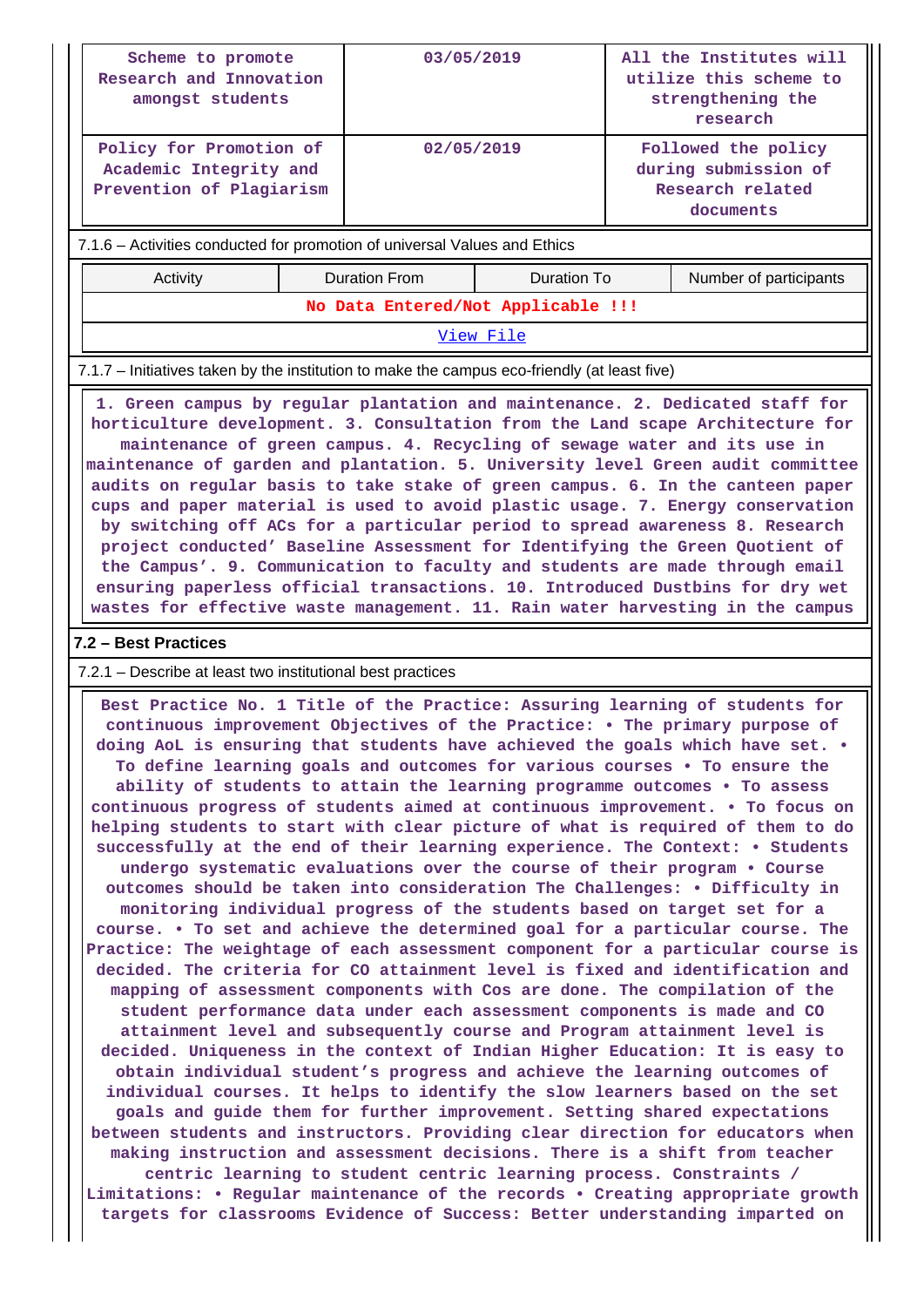**individual student performance. The improvement can be made based on attainment analysis for next year. Problems Encountered and Resources required: • Dependence on computers/devices otherwise lengthy. • Complex process in terms of organizing the curriculum, instructions and assessment to make sure the learning ultimately happens. Best Practice No. 2 Title of the Practice: Initiated Establishment of Student Research Cell Objectives of the Practice: 1. To offer a forum for identifying and deliberating on multi-disciplinary problem(s) 2. To help students understand the nuances of research, develop an attitude for research and encourage right questioning 3. To help students identify a research problem and write a correct problem definition. 4. To encourage and facilitate students to compete in national and international events, organized by reputed institutions / organizations 5. To create a chain of UG/PG/PhD students to build and sustain progressive research environment. 6. To help students to develop analytical and decision making skills. The Context: The motive behind the initiative of establishing a Student Research Cell (SRC) is to develop and boost research capability at UG/PG level, by creating a conducive environment through a chain of facilitators / mentors and to promote multi-disciplinary research among students The Challenges: 1. To motivate students for research oriented projects in highly competitive professional environment. 2. To engage UG students in research projects (over and above the curriculum), which requires extra time and has unclear outcomes. 3. To identify students with research aptitude. The Practice: The Student Research Cell functions as a facilitator, a link between the UG – PG – PhD scholars within the discipline and inter-discipline too. The functions of the cell are as follows: 1. To conduct seminars /workshops/ lecture series etc. for creating awareness and developing research skills 2. To promote research oriented reading and writing skills 3. To integrate various disciplines, available resources on campus and improve connect with the industry 4. To support and facilitate participation in various national and international technical events. 5. To facilitate networking among peers 6. To identify research mentors for research groups 7. To build a conducive research environment 8. To create awareness and facilitate IPR generation Uniqueness in the context of Indian Higher Education: Indian higher professional education institutes are expected to focus on following points to aligned with the policies/objectives of GOI. 1. Employability 2. Entrepreneurship 3. Lifelong learning 4. Theoretical base with practical skills for sustainability 5. Research activities to develop technologies for self-sustained India and to promote 'make in India' movement. Student research cell concentrates on point no. 5. Constraints / Limitations: It is very difficult to conduct research with confident financial feasibility, due to uncertainty in research outputs. Evidence of Success: Strengthen student's research and orientation to prepare them for higher education and to help them with placements in research oriented industry. Problems Encountered and Resources required: Nil**

 Upload details of two best practices successfully implemented by the institution as per NAAC format in your institution website, provide the link

<https://nirmauni.ac.in/about/the-nirma-university/accreditations-rankings/>

#### **7.3 – Institutional Distinctiveness**

 7.3.1 – Provide the details of the performance of the institution in one area distinctive to its vision, priority and thrust in not more than 500 words

 **The Vision statement of the University focuses on the development of a better future for the mankind, there is an honest intent and commitment for the welfare and advancement of the society. The University expects its students to be committed to the welfare of the society by actively contributing to different social causes in addition to their professional contributions to the organizations they serve. The university structures its activities through the**